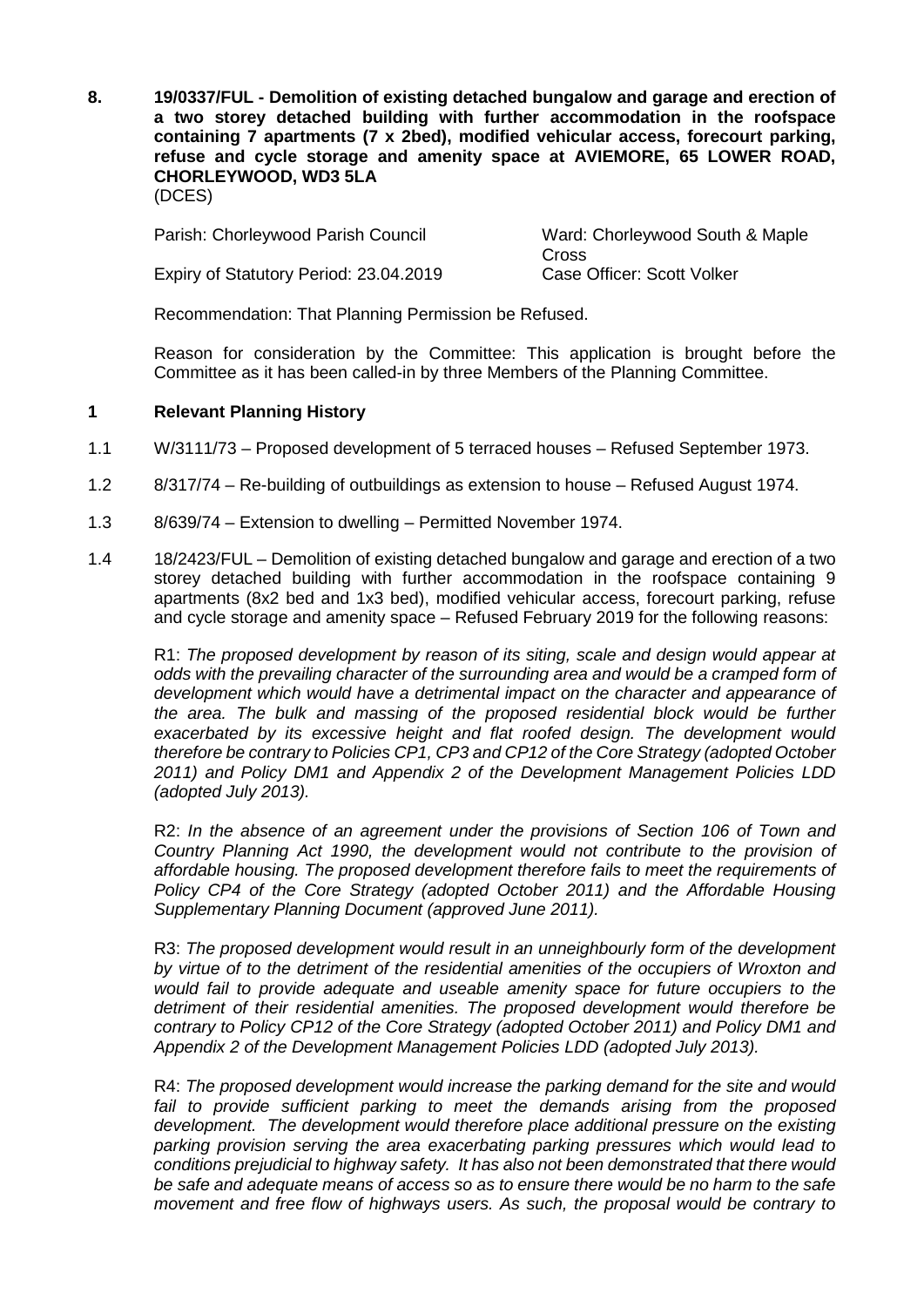*Policies CP10 and CP12 of the Core Strategy (adopted October 2011) and Policy DM13 and Appendix 5 of the Development Management Policies LDD (adopted July 2013).*

No appeal has been received to date.

# **2 Description of Application Site**

- 2.1 The application site is located on the north east side of Lower Road in Chorleywood and is currently occupied by a detached bungalow and ancillary garage, served by an access track located between 63 and 67 Lower Road (also known as Railway Cottage and St Keyne respectively). The site has an area of approximately 1800sq. metres including the access track.
- 2.2 The bungalow faces towards the south-west and the main part of the bungalow is located 6 metres from the south-east boundary and has a width of 18 metres and depth of 8 metres. The bungalow has a large single storey side project which extends 13 metres beyond the north-west elevation of the main bungalow and is built in close proximity to the embankment.
- 2.3 To the north east of the site is an embankment which rises up steeply and beyond this is large public car park associated with Chorleywood Railway Station and beyond the car park is the station itself. The site is surrounded by residential properties to the south east, south and north-west. As a result the main part of the site and the bungalow are not visible from Lower Road.
- 2.4 The character of this part of Lower Road leading towards Quickley Lane is varied with a combination of detached, semi-detached and terraced residential properties. Generally the dwellings have a painted white render exterior with the odd exception which are facing brick or pebble dash rendered. Some of the properties have private driveways but most have small front gardens enclosed by low level brick walls, fencing and hedging. Further north along Lower Road the character is a mix of residential and commercial premises and local services including Chorleywood Library.
- 2.5 There are trees located within the application site, however they are not protected. The embankment to the north east has a blanket Tree Preservation Order TPO054. The land levels across the site slope down gradually from the embankment towards the front of the site.

# **3 Description of Proposed Development**

- 3.1 Full planning permission is sought for the demolition of the existing bungalow and the construction of a two storey building with a further accommodation in the roofspace containing 7 apartments (7 x 2-bed), modified vehicular access, forecourt parking, refuse and cycle storage and amenity space.
- 3.2 As a result of the existing land levels significant regrading works will be undertaken to level the site. This would result in the removal of up to 2.5 metres of spoil in areas at its highest point.
- 3.3 The main body of the new residential block would measure 14.8 metres in depth and 11.9 metres in width with the principal elevation facing north. The new building would include two storey front and rear projections; the front projection would be roughly located on the same footprint as the existing side projection. The rear projection would extend the depth of the building by a further 8 metres and would have a width of 9.5 metres.
- 3.4 The main part of the building would have a crown roof form measuring 8.6 metres in height; sloping down to an eaves height of 5.1 metres. Both the front and rear projections would have ridge heights set down from the main ridge, measuring 7 metres and 7.3 metres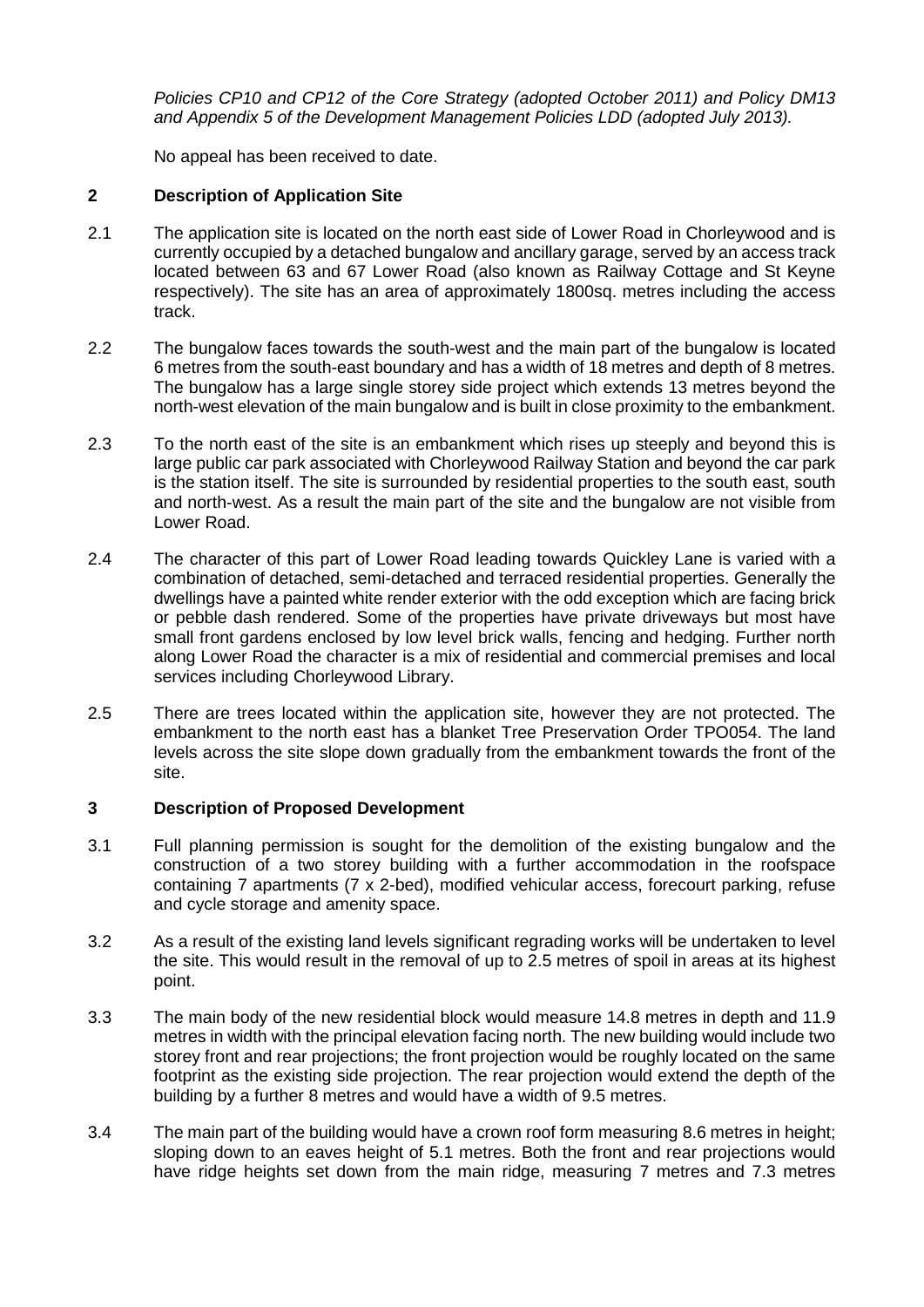respectively. Glazing is proposed to all elevations of the building serving the flats which also includes first floor Juliette balconies and dormer windows within the roofslopes.

- 3.5 At its closest point the proposed residential block would be set off the south-west boundary by 9 metres; increasing to 13 metres at the rear. The rear projection would be set off from the common boundary with Wroxton by 6 metres, with the main part of the building set in a further 8 metres. The front projection would be built up to the north-east boundary, the main building set in 4.5 metres and the rear projection 1.5 metres.
- 3.6 The proposed residential block would contain seven 2-bed units and would benefit from a communal amenity space area. The flat within the roofspace would benefit from a small terrace area within the northern roofslope.
- 3.7 The submitted site plan details that the twelve parking space would be provided to serve the flats and a bricked bin storage area for the flats is proposed adjacent to the access into the site with an additional temporary bin storage area closer to the entrance of the site to be used on collection days.
- 3.8 The bricked bin storage area would measure 2.8 metres in width; 2.4 metres in depth and would have a flat roof form measuring 2.1 metres in height.

## **4 Consultation**

## **4.1 Statutory Consultation**

## 4.1.1 Chorleywood Parish Council: [Objection]

The Committee had Objections to this application on the following grounds and wish to CALL IN, unless the Officers are minded to refuse this application:

\* The proposed development would result in an unneighbourly form of development, with the loss of residential amenity space and privacy.

\* The proposed development would be cramped form of development which would have a detrimental impact on the character and appearance of the area. The development would be contrary to Policies CP1, CP3 and CP12 of the Core Strategy (adopted October 2011) and Policy DM1 and Appendix 2 of the Development Management Policies LDD (adopted July 2013).

\* The application does not comply with CP12, CP10 of the Core Strategy (adopted October 2011) - there will not be adequate parking for this proposed development, with additional pressure on the existing parking provision serving the area exacerbating parking pressures which would lead to conditions prejudicial to highway safety. The proposal would be contrary to Policies CP10, and CP12 of the Core Strategy (adopted October 2011) and Policy DM13 and Appendix 5 of the Development Management Policies LDD (adopted July 2015).

\* The ingress and egress to this site.

- \* Overdevelopment of the site.
- \* The proposed development is located within a flood risk area DM8.
- \* Loss of tress DM6.

### 4.1.2 Hertfordshire County Council – Highway Authority: [No objection subject to conditions]

The applicant would need to enter into a Section 278 Agreement with HCC as Highway Authority in relation to the works that would be needed on highway land to amend and improve the existing VXO. Please see the following highway informative:

### *General works within the highway - construction standards*

*AN) Construction standards for works within the highway: The applicant is advised that in order to comply with this permission it will be necessary for the developer of the site to enter*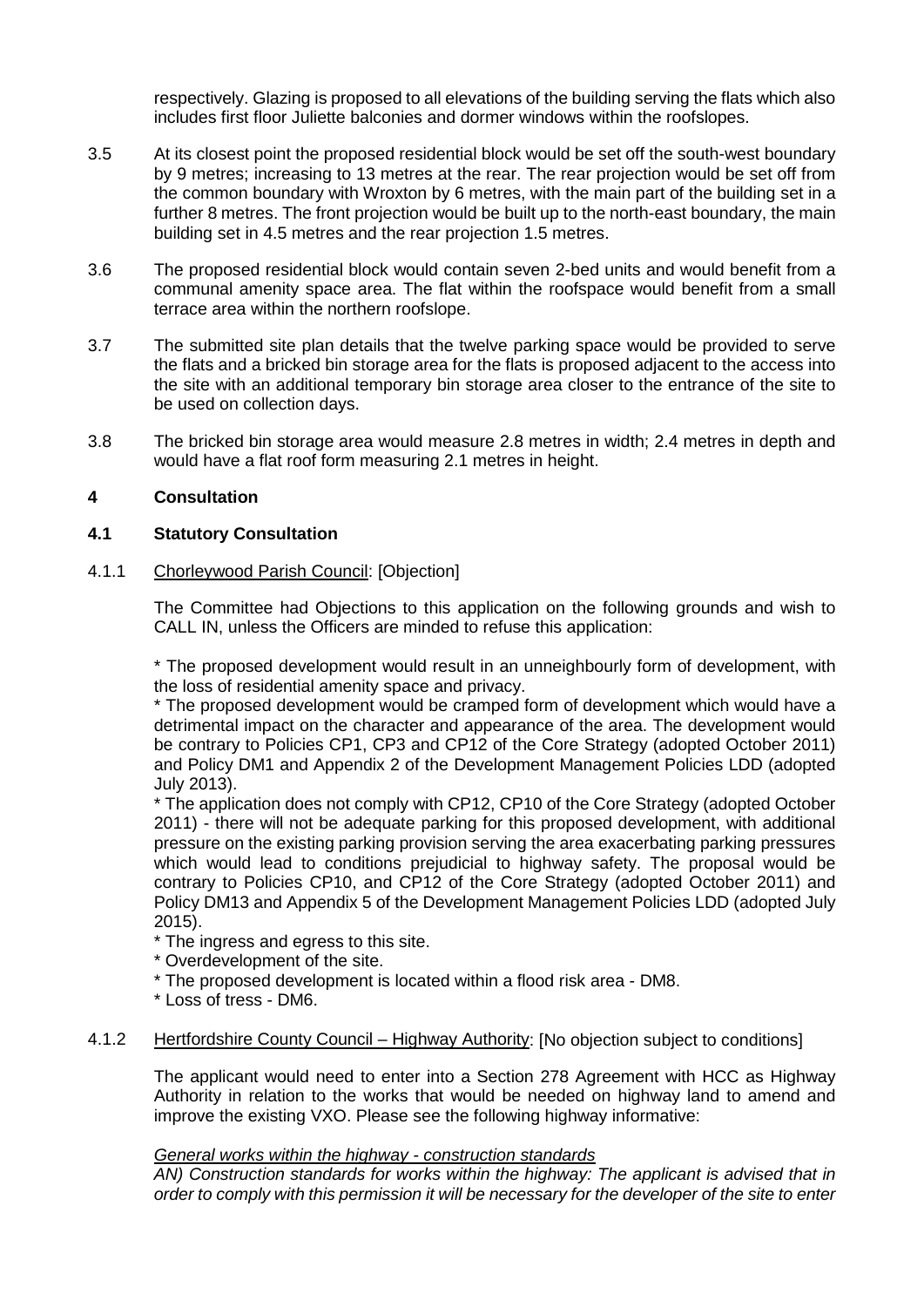*into an agreement with Hertfordshire County Council as Highway Authority under Section 278 of the Highways Act 1980 to ensure the satisfactory completion of the access and associated road improvements. The construction of such works must be undertaken to the satisfaction and specification of the Highway Authority, and by a contractor who is authorised to work in the public highway. Before works commence the applicant will need to apply to the Highway Authority to obtain their permission and requirements. Further information is available via the websit[e https://www.hertfordshire.gov.uk/services/highways](https://www.hertfordshire.gov.uk/services/highways-roads-and-pavements/business-and-developer-information/development-management/highways-development-management.aspx)[roads-and-pavements/business-and-developer-information/development](https://www.hertfordshire.gov.uk/services/highways-roads-and-pavements/business-and-developer-information/development-management/highways-development-management.aspx)[management/highways-development-management.aspx](https://www.hertfordshire.gov.uk/services/highways-roads-and-pavements/business-and-developer-information/development-management/highways-development-management.aspx) or by telephoning 0300 1234047.* 

#### Parking:

The proposal includes the provision of 12 on-site car parking spaces (the same level as for the previous application for nine dwellings), the layout of which is shown on submitted plan no. 18193-01-113 B. The size of the parking bays is acceptable and there would be sufficient space to enable the easy and safe manoeuvring of vehicles and is in accordance with MfS.

The level of parking is slightly lower than the car parking standards as outlined in Appendix 5 of Three Rivers District Council's (TRDC's) *Development Management Policies: Local Development Document* (12 spaces compared to the standard of 14). However it is unlikely that any effects from parking would be significant enough to recommend refusal from a highway perspective, particularly when taking into consideration the relatively sustainable location (in zone 2 of TRDC's accessibility zones), reduction of proposed dwellings from nine to seven, the potential to promote sustainable travel to the nearby railway station and the provision of 10 secure cycle parking spaces. TRDC is the parking authority for the district and therefore should ultimately be satisfied with the level of parking.

#### Refuse/Waste Collection:

A refuse / recycling store and separate collection point have been included as part of the proposals and waste collection would be from Lower Road (waste collection vehicles are not proposed to enter the site). HCC as Highway Authority considers that the proposals are acceptable. The arrangements must be confirmed as acceptable by TRDC waste management.

### Emergency Vehicle Access:

The access arrangements would enable emergency vehicle access to within 45 metres from all dwellings. A turning area has been included to enable any larger vehicles including Fire Trucks accessing the site to turn around and egress to the highway in forward gear. A swept path analysis has been included as part of the submitted transport assessment (drawing no. 18193-01-113 B). This adheres to guidelines as recommended in *MfS*, *Roads in Hertfordshire; Highway Design Guide* and *Building Regulations 2010: Fire Safety Approved Document B Vol 1 - Dwellinghouses.* Details of the proposal have been passed onto Herts Fire and Rescue to see if they have any additional comments to make.

#### Conclusion:

HCC as Highway Authority has considered that the proposal would not have an unreasonable or significant impact on the safety and operation of the surrounding highway, subject to the inclusion of the above planning conditions and informative. The applicant will need to enter into a Section 278 Agreement with HCC to cover the technical approval of the design, construction and implementation of the highway works at the access to the site.

# 4.1.3 Herts and Middlesex Wildlife Trust: [No response]

4.1.4 Herts Ecology: [No objection subject to conditions]

I am pleased to see a Preliminary Ecological Appraisal and Preliminary Bat Roost Assessment (Tyler Grange, 13 March 2019) has been submitted in support of this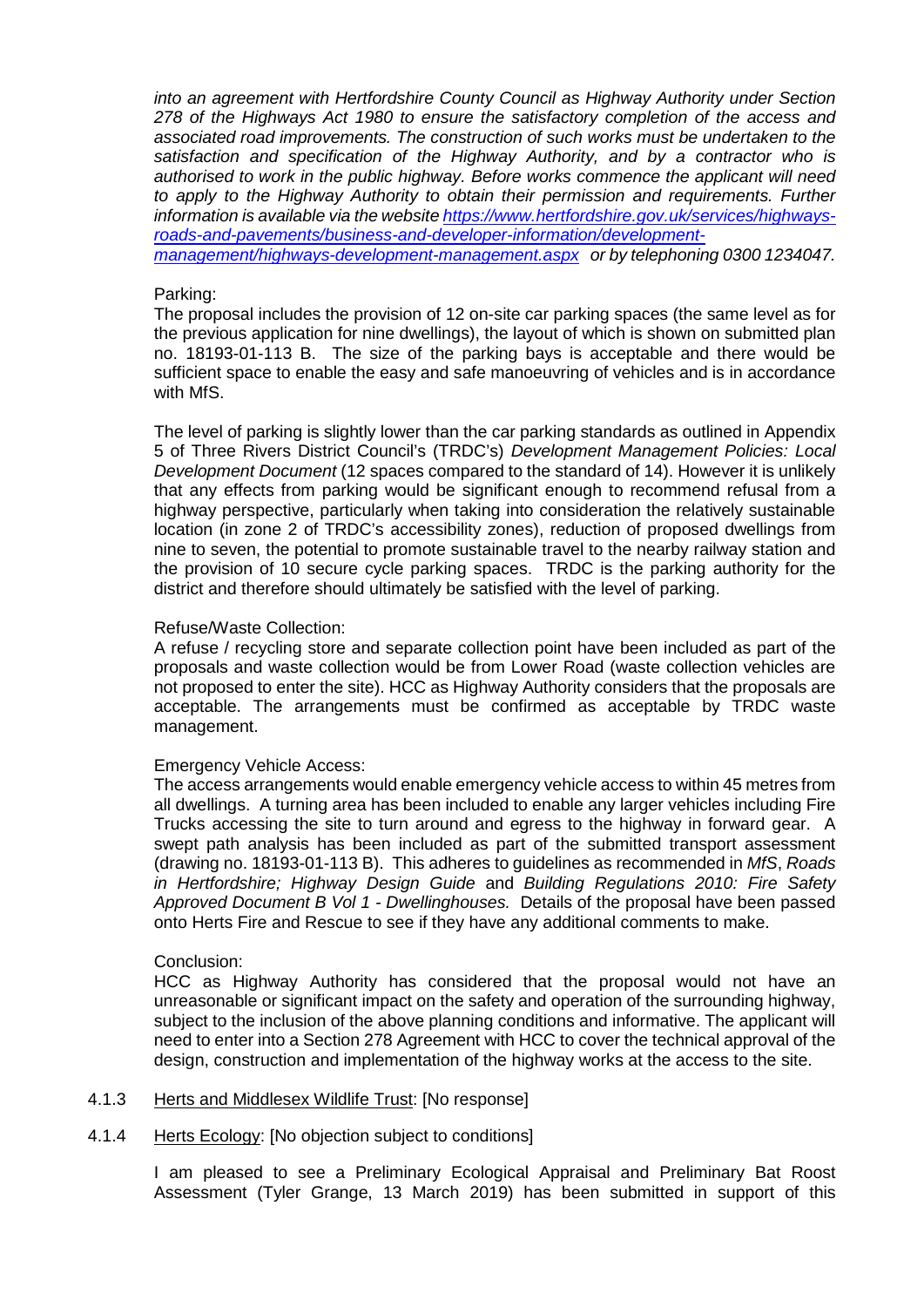application. The site was visited on 17 October 2018 and includes four buildings, amenity grassland, mature trees, ornamental shrub planting, ornamental hedgerow and fence boundaries, and hardstanding / bare ground. The habitats were judged to be of limited ecological value, with the main interest being scattered mature trees. The site was not considered to be support protected species with the exception of potentially roosting bats and nesting birds.

# **Bats**

No bats of evidence of bats was found; however the bungalow (B1) was assessed to have low potential to support roosting bats due to the presence of gaps in soffit boxes, an open ventilation louvre, gaps under roof tiles (which are all potential roosting features known to be used by crevice-dwelling bats such as Pipistrelles). Following best practice guidelines, one dusk emergence / dawn re-entry survey is recommended to determine presence/absence and provide mitigation to safeguard bats if necessary.

One tree (T1) had moderate potential to support roosting bats due to the presence of potential roosting features; consequently an endoscope inspection of the tree is recommended to determine presence/absence. This survey can be carried out at any time of year; however should this survey identify signs of roosting bats, or provide inconclusive results, then further emergence / re-entry survey effort may be required during May – August inclusive, to determine presence / absence of roosting bats and/or provide mitigation if needed.

As bats are classified as European Protected Species (EPS), sufficient information is required to be submitted to the Local Planning Authority (LPA) prior to determination, so it can consider the impact of the proposals on bats and discharge its legal obligations under the Conservation of Habitats and Species Regulations 2017 (aka Habitats Regulations).

Dusk emergence / dawn re-entry surveys can only be carried out in the summer months when bats are active, usually between May and August, or September if the weather remains warm. Therefore, until the recommended surveys are undertaken, the LPA does not have enough information regarding the presence or not of bats in the building or tree identified to have bat roosting potential. **However, as we within the unfavourable time of year to undertake bat activity surveys, to address this now, potential bat mitigation measures have been included in the PRA report. With this Outline Bat Mitigation Strategy in place, I consider sufficient information has been submitted to ensure any extant bats are safeguarded from harm, and to enable the LPA to apply and satisfy the third test of the Habitats Regulations.**

**I consider the LPA has sufficient information to evaluate any impact on EPS (bats) prior to determination. As follow-up surveys are still required, I advise they are secured by Condition:**

### Bat survey of house B1:

Prior to demolition of the house (B1), 1 dusk emergence / dawn re-entry survey should be undertaken of the building between May to August (inclusive) to determine with confidence whether bats are roosting. Should roosting bats be found, the outline bat mitigation strategy (ref: Preliminary Ecological Appraisal and Preliminary Bat Roost Assessment, Tyler Grange, 13 March 2019) should be modified as appropriate based on the results and then be submitted to the Local Planning Authority for written approval. Thereafter the development shall be carried out in accordance with these approved details.

Reason: To ensure the continued ecological functionality of bats and their roosts is maintained in accordance with European and national legislation.

Bat survey of tree T1: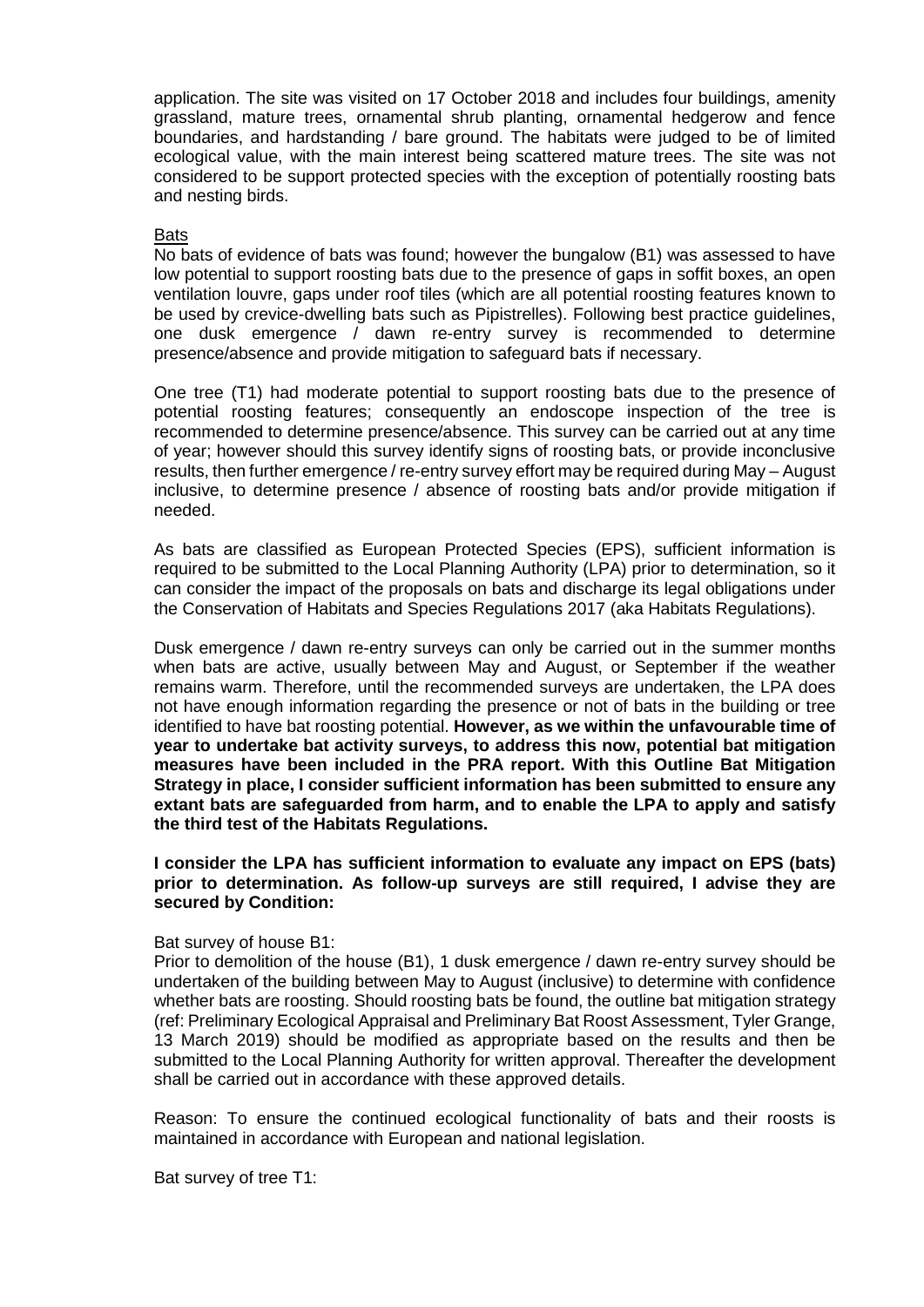Prior to any work affecting Tree T1, a bat endoscope inspection of potential roosting features supported by this tree should be undertaken to accurately classify the roosting bat potential and determine the presence or likely absence of roosting bats. Depending on the results, further emergence / re-entry survey effort may be required during May – August inclusive, to determine presence / absence of roosting bats and/or provide mitigation if needed. Should roosting bats be found, the outline bat mitigation strategy (ref: Preliminary Ecological Appraisal and Preliminary Bat Roost Assessment, Tyler Grange, 13 March 2019) should be modified as appropriate based on the results and then be submitted to the Local Planning Authority for written approval. Thereafter the development shall be carried out in accordance with these approved details.

Reason: To ensure the continued ecological functionality of bats and their roosts is maintained in accordance with European and national legislation.

It is acknowledged that if bats will be affected by the proposals, an EPS licence will be required from Natural England to proceed lawfully. I have no reason to believe that a licence will not be issued.

## **Trees**

There are a number of trees on site and some are proposed for removal. The loss of any mature trees should be mitigated for with the introduction of at least two new trees, ideally native species, with the landscape scheme.

### **Birds**

The trees and shrubs on site have potential to support common breeding bird species. Therefore, any significant tree/shrub works or removal should be undertaken outside the nesting bird season (March to August inclusive) to protect breeding birds, their nests, eggs and young. If this is not practicable, a search of the area should be made no more than two days in advance of vegetation clearance by a competent Ecologist and if active nests are found, works should stop until the birds have left the nest.

### Biodiversity enhancements

The planning system should aim to deliver overall net gains for biodiversity where possible as laid out in the National Planning Policy Framework and other planning policy documents. Simple biodiversity enhancements that could be incorporated into the development proposal have been suggested in the ecology report (e.g. bat and bird boxes, native planting, in sections 5.35 and 6.4). I would like to see a Biodiversity and Landscape Plan secured by Condition, which shows the location and type of habitat boxes, as well as (native) tree/shrub/hedgerow species.

Prior to the commencement of development, a Biodiversity and Landscape Plan should be submitted to the Local Planning Authority, detailing how it is planned to incorporate biodiversity as part of the development. It should show the location of any habitat boxes, and specify tree/boundary/hedgerow species, including any native species.

Reason: To ensure that biodiversity objectives for net gain are realised

Finally, sensible precautionary mitigation measures for badgers, bats, birds, reptiles and hedgehogs are mentioned in sections: 5.17, 5.22-26, 5.28-30, 5.32-33 and these should be followed by Informative.

## 4.1.5 London Underground Infrastructure Protection: [No objection subject to condition]

Though we have no objection in principle to the above planning application there are a number of potential constraints on the redevelopment of a site situated close to railway infrastructure. Therefore, it will need to be demonstrated to the satisfaction of LUL engineers that: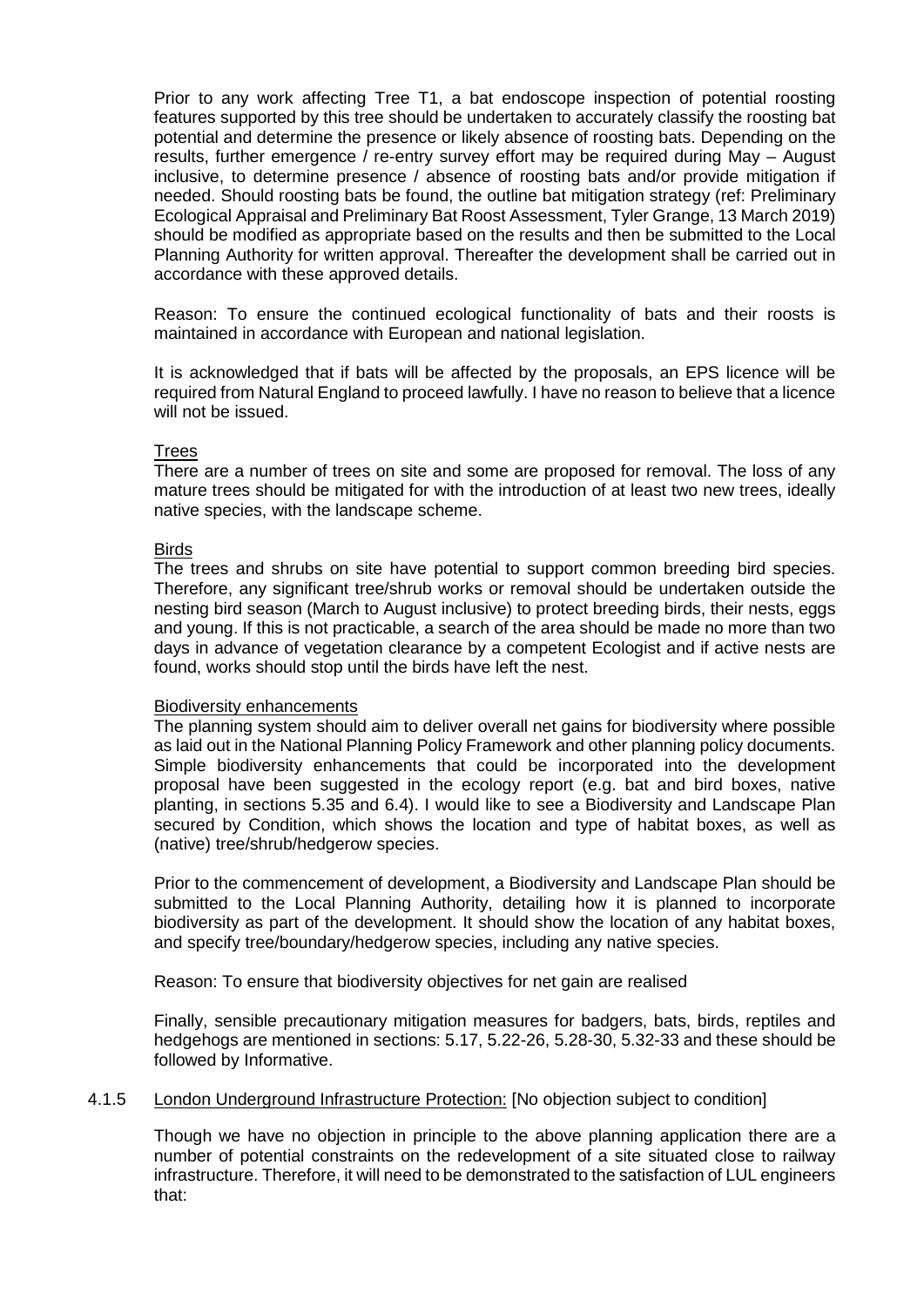- our right of support is not compromised
- the development will not have any detrimental effect on our structures either in the short or long term
- the design must be such that the loading imposed on our structures is not increased or removed
- we offer no right of support to the development or land

Therefore we request that the grant of planning permission be subject to conditions to secure the following:

The development hereby permitted shall not be commenced until detailed design and method statements (in consultation with London Underground) for all of the foundations, basement and ground floor structures, or for any other structures below ground level, including piling (temporary and permanent), have been submitted to and approved in writing by the local planning authority which:

- provide details on all structures
- provide details on the use of tall plant/scaffolding
- accommodate the location of the existing London Underground structures
- demonstrate access to elevations of the building adjacent to the property boundary with London Underground can be undertaken without recourse to entering our land
- demonstrate that there will at no time be any potential security risk to our railway, property or structures
- accommodate ground movement arising from the construction thereof
- mitigate the effects of noise and vibration arising from the adjoining operations within the structures

The development shall thereafter be carried out in all respects in accordance with the approved design and method statements, and all structures and works comprised within the development hereby permitted which are required by the approved design statements in order to procure the matters mentioned in paragraphs of this condition shall be completed, in their entirety, before any part of the building hereby permitted is occupied.

Reason: To ensure that the development does not impact on existing London Underground transport infrastructure, in accordance with London Plan 2015 Table 6.1, draft London Plan policy T3 and 'Land for Industry and Transport' Supplementary Planning Guidance 2012.

We also ask that the following informative is added:

The applicant is advised to contact London Underground Infrastructure Protection in advance of preparation of final design and associated method statements, in particular with regard to: demolition; drainage; excavation; construction methods; tall plant: scaffolding: security.

- 4.1.6 Affinity Water: [No response]
- 4.1.7 National Grid: [No response]
- 4.1.8 Landscape Officer: I have no arboricultural objections or concerns in respect to the proposed development, but as requested by the previous Officer, for the application 18/2423/FUL, on the 8th January 2019, I would request that the tree report and associated tree protection plan are listed as approved documents to ensure compliance with the contents and methods of work.
- 4.1.9 Thames Water: [No response]

# **4.2 Public/Neighbour Consultation**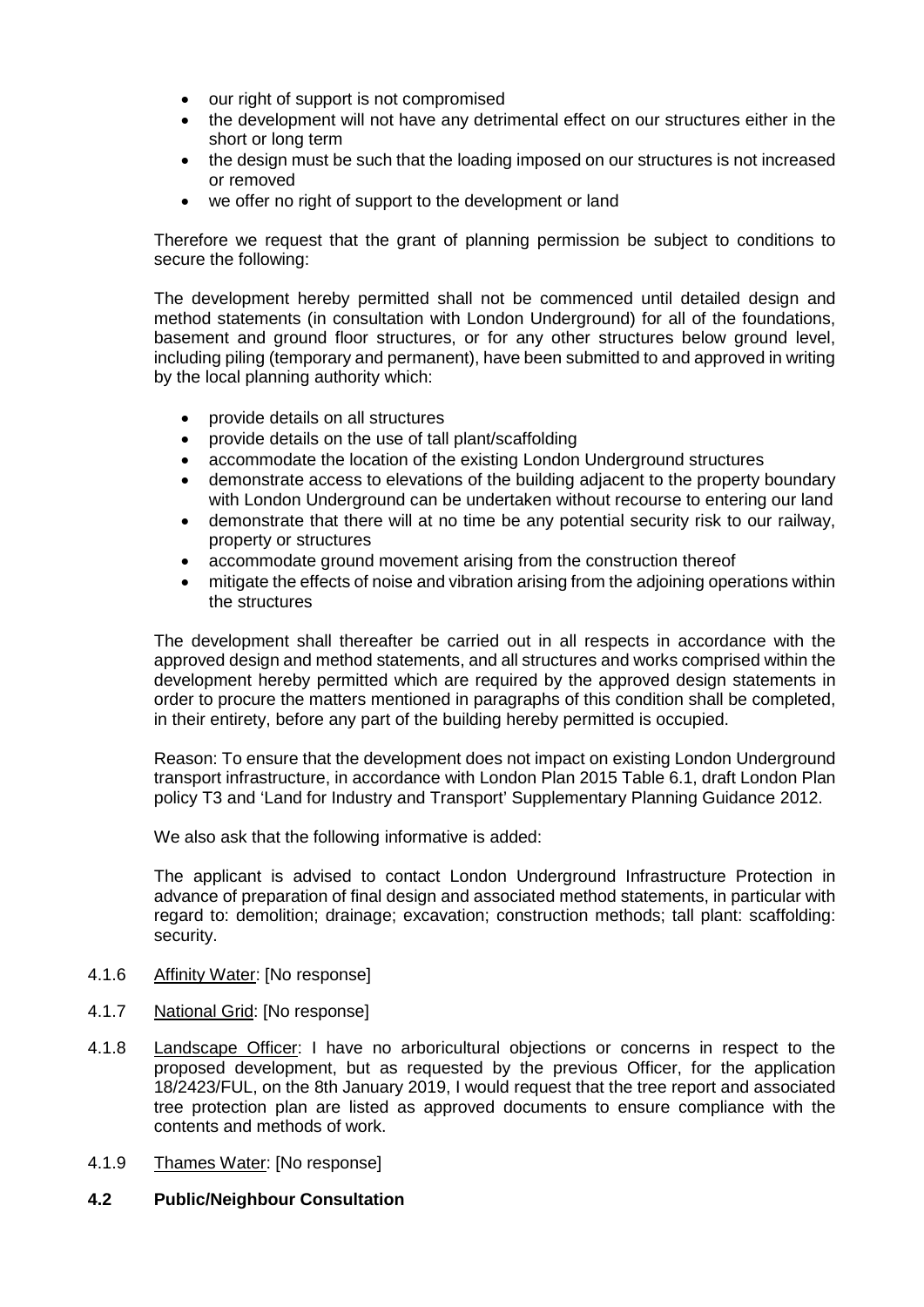- 4.2.1 Number consulted: 44
- 4.2.2 No of responses received: 26 objections, 0 letters of support
- 4.2.3 Site Notice: Posted 07.03.2019 Expired 28.03.2019

## 4.2.4 Summary of Responses:

- Loss of privacy
- Inadequate parking
- Inadequate access
- Inadequate provision for servicing and waste management
- Detrimental impact on neighbouring amenity, character and environment
- Increase in traffic congestion and pollution
- Boundary dispute Destruction of shared vegetation/hedgerow
- Access is a danger to pedestrian safety
- Increase in noise pollution
- Impact on wildlife
- Compromised safety and stability of the site
- Overbearing form of development
- Loss of trees
- Loss of light
- Increase in flood risk
- Plans are inadequately scaled/detailed
- Out of keeping with the context of the area
- Impact on neighbouring property values
- Risk of a landslip from embankment
- Significant intensification of the site

# **5 Reason for Delay**

5.1 None.

# **6 Relevant Planning Policy, Guidance and Legislation**

## 6.1 National Planning Policy Framework and National Planning Practice Guidance

In 2019 the new National Planning Policy Framework was published. This is read alongside the National Planning Practice Guidance (NPPG). The determination of planning applications is made mindful of Central Government advice and the Local Plan for the area. It is recognised that Local Planning Authorities must determine applications in accordance with the statutory Development Plan, unless material considerations indicate otherwise, and that the planning system does not exist to protect the private interests of one person against another. The NPPF is clear that "existing policies should not be considered out-of-date simply because they were adopted or made prior to the publication of this Framework. Due weight should be given to them, according to their degree of consistency with this Framework".

The NPPF states that 'good design is a key aspect of sustainable development, creates better places in which to live and work and helps make development acceptable to communities'. The NPPF retains a presumption in favour of sustainable development. This applies unless any adverse impacts of a development would 'significantly and demonstrably' outweigh the benefits.

### 6.2 The Three Rivers Local Development Plan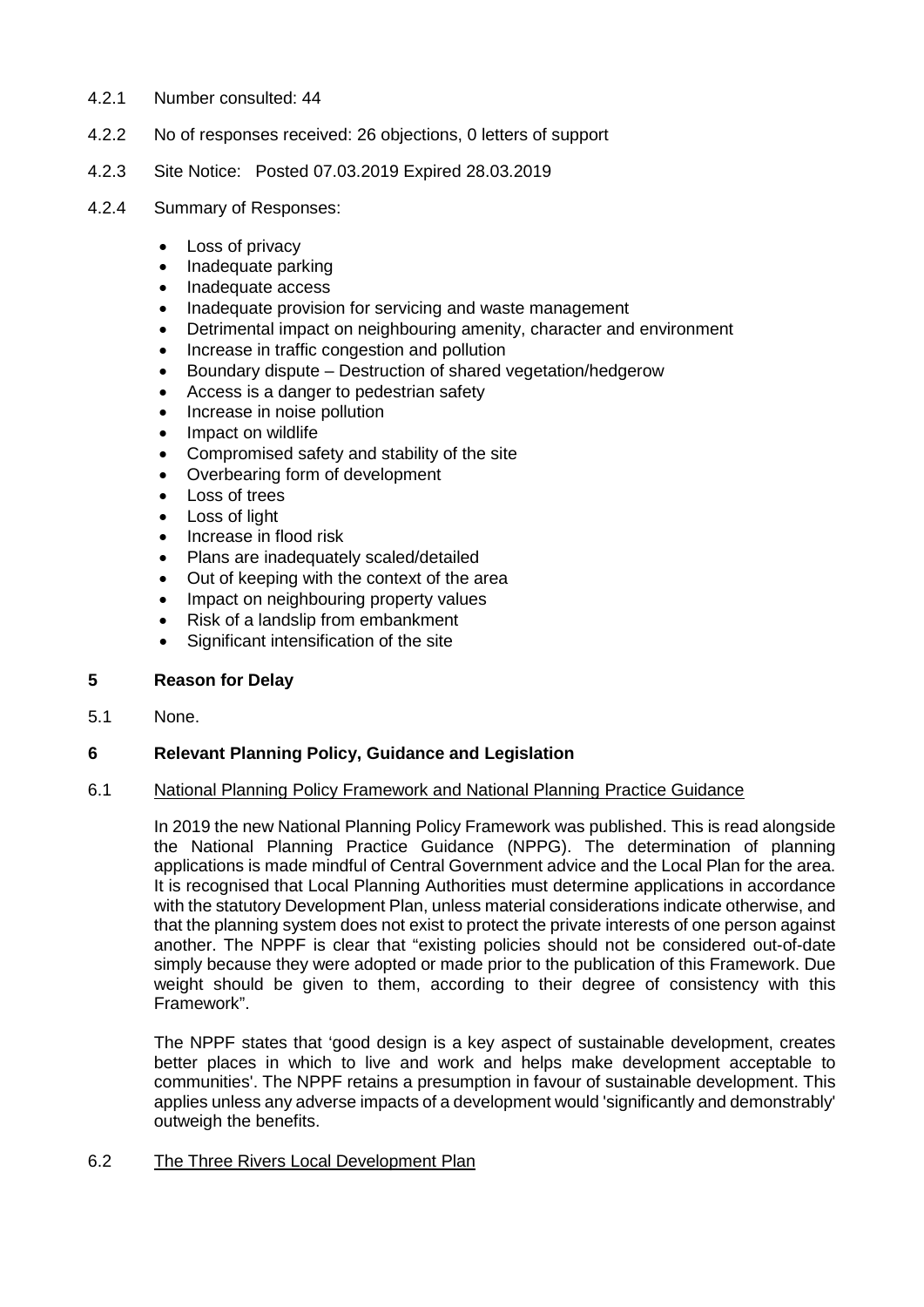The application has been considered against the policies of the Local Plan, including the Core Strategy (adopted October 2011), the Development Management Policies Local Development Document (adopted July 2013) and the Site Allocations Local Development Document (adopted November 2014) as well as government guidance. The policies of Three Rivers District Council reflect the content of the NPPF.

The Core Strategy was adopted on 17 October 2011 having been through a full public participation process and Examination in Public. Relevant policies include Policies PSP2, CP1, CP2, CP3, CP4, CP8, CP9, CP10 and CP12.

The Development Management Policies Local Development Document (DMLDD) was adopted on 26 July 2013 after the Inspector concluded that it was sound following Examination in Public which took place in March 2013. Relevant policies include DM1, DM4, DM6, DM10 and DM13 and Appendices 2 and 5.

The Site Allocations Local Development Document (SALDD) was adopted on 25 November 2014 having been through a full public participation process and Examination in Public. Policy SA1 is relevant.

## 6.3 Other

Affordable Housing Supplementary Planning Document (adopted June 2011).

The Community Infrastructure Levy (CIL) Charging Schedule (adopted February 2015).

The Localism Act received Royal Assent on 15 November 2011. The growth and Infrastructure Act achieved Royal Assent on 25 April 2013.

The Wildlife and Countryside Act 1981 (as amended), the Conservation of Habitats and Species Regulations 2010, the Natural Environment and Rural Communities Act 2006 and the Habitat Regulations 1994 may also be relevant.

# **7 Planning Analysis**

### 7.1 Principle of Development

- 7.1.1 The proposed development would result in a net gain of six dwellings (seven in total). The site is not identified as a housing site in the adopted Site Allocations document. However, as advised in this document, where a site is not identified for development, it may still come forward through the planning application process where it will be tested in accordance with relevant national and local policies.
- 7.1.2 Policy CP2 of the Core Strategy (adopted October 2011) advises that in assessing applications for development not identified as part of the District's housing land supply, including windfall sites, applications will be considered on a case by case basis having regard to:
	- i. The location of the proposed development, taking into account the Spatial Strategy.
	- ii. The sustainability of the development and its contribution to meeting local housing needs.
	- iii. Infrastructure requirements and the impact on the delivery of allocated housing sites.
	- iv. Monitoring information relating to housing supply and the Three Rivers housing targets.
- 7.1.3 The application site is within Chorleywood which is identified as a Key Centre in the Core Strategy. The Spatial Strategy of the Core Strategy advises that new development will take place on previously developed land and appropriate infilling opportunities within Key Centres. Policy PSP2 indicates that the Key Centres including Chorleywood will provide approximately 60% of the District's housing requirements over the plan period.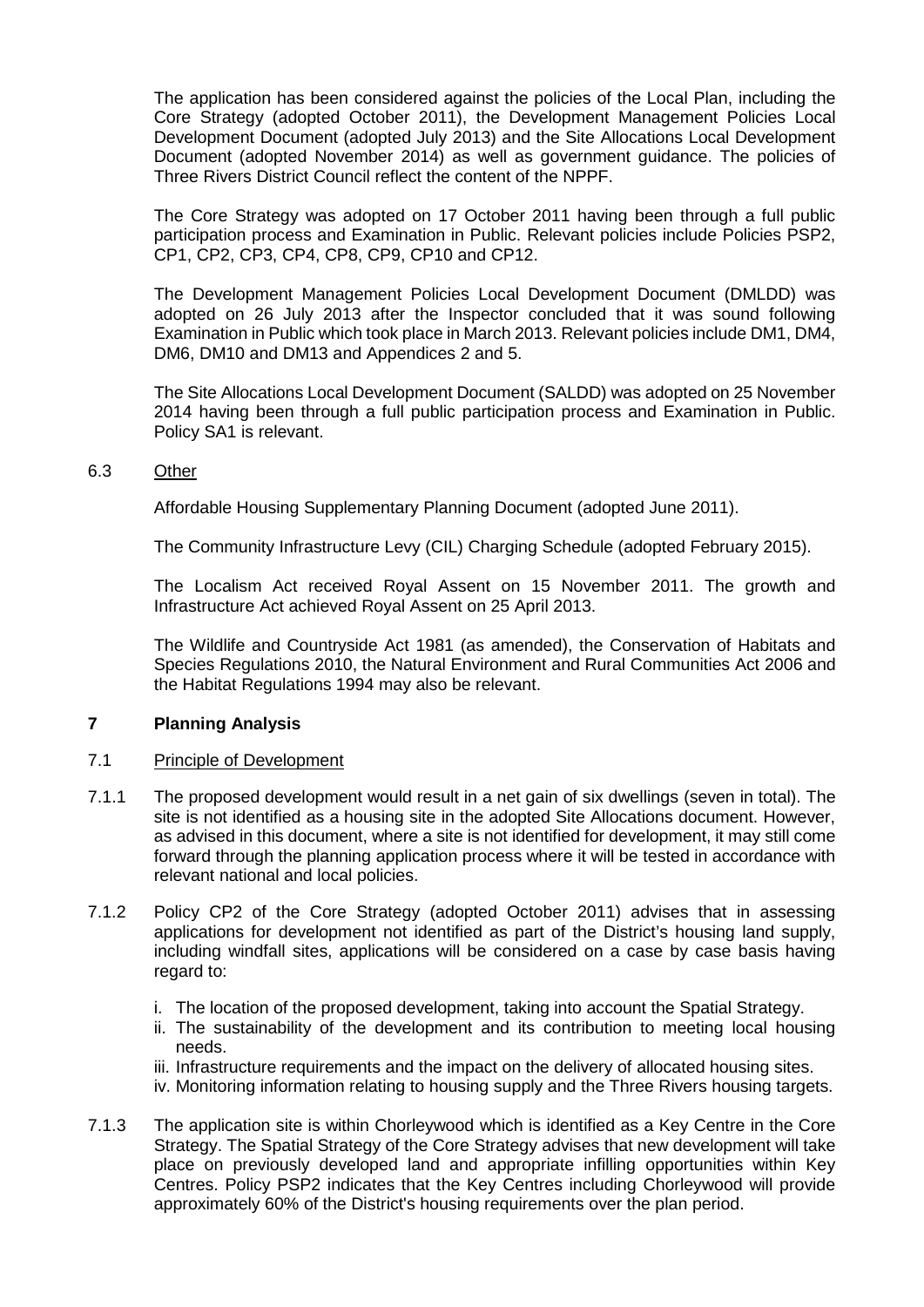7.1.4 The application site is not considered to be previously developed land but would be development on garden land and spreads beyond the footprint of the existing dwelling, however, given the location of the site within the Key Centre of Chorleywood, there are no in principle objections to the addition of residential development on the application site subject to compliance with the Policies set out in the Core Strategy (adopted October 2011) and the Development Management Policies LDD (adopted July 2013) and subject to assessment against all other material considerations.

# 7.2 Housing Mix

- 7.2.1 Policies CP1 and CP3 of the Core Strategy (adopted October 2011) require new development to contribute a range of house types and sizes to reflect needs, Policy CP3 also seeks to cater for a range of housing needs which should include provision of housing for the elderly and supported and specialist accommodation.
- 7.2.2 Core Strategy Policy CP3 states that the Council will require housing proposals to take into account the range of housing needs, in terms of size and type of dwellings as identified by the Strategic Housing Market Assessment (SHMA). The most recent SHMA was published in February 2016 and has identified the indicative targets for market sector dwelling sizes within Three Rivers District, which are as follows:

1 bedroom 7.7% of dwellings 2 bedrooms 27.8% of dwellings 3 bedrooms 41.5% of dwellings 4+ bedrooms 23.0% of dwellings

- 7.2.3 The proposed development would provide 100% 2-bed units. The proposed development does not provide a mix of bedroom numbers and as such would not accord with CP3 of the Core Strategy in this respect.
- 7.2.4 Whilst the proposed mix would not strictly accord with Policy CP3, it is not considered that a development of this form would prejudice the ability of the Council to deliver overall housing targets and the development is therefore considered acceptable in accordance with Policy CP3 of the Core Strategy (adopted October 2011).

# 7.3 Affordable Housing

- 7.3.1 In view of the identified pressing need for affordable housing in the District, Policy CP4 of the Core Strategy seeks provision of around 45% of all new housing as affordable housing and requires development resulting in a net gain of one or more dwellings to contribute to the provision of affordable housing. Developments resulting in a net gain of between one and nine dwellings may meet the requirement to provide affordable housing through a financial contribution. Details of the calculation of financial contributions in lieu of on-site provision of affordable housing are set out in the Affordable Housing Supplementary Planning Document.
- 7.3.2 Section 38(6) of the Planning and Compulsory Purchase Act 2004 requires applications to be determined in accordance with the adopted development plan subject to material considerations otherwise. The Courts are clear that:
	- (a) the weight to be given to such considerations is a matter for the decision maker.
	- (b) policy (however absolutely it is stated) cannot displace that the decision must always be taken with regard: *"As a matter of law the new national policy is only one of the matters which has to be considered under sec 70(2) and sec 38(6) when determining planning applications... in the determination of planning applications the effect of the new national policy is that although it would normally be inappropriate to require any affordable housing or social infrastructure contributions on sites below*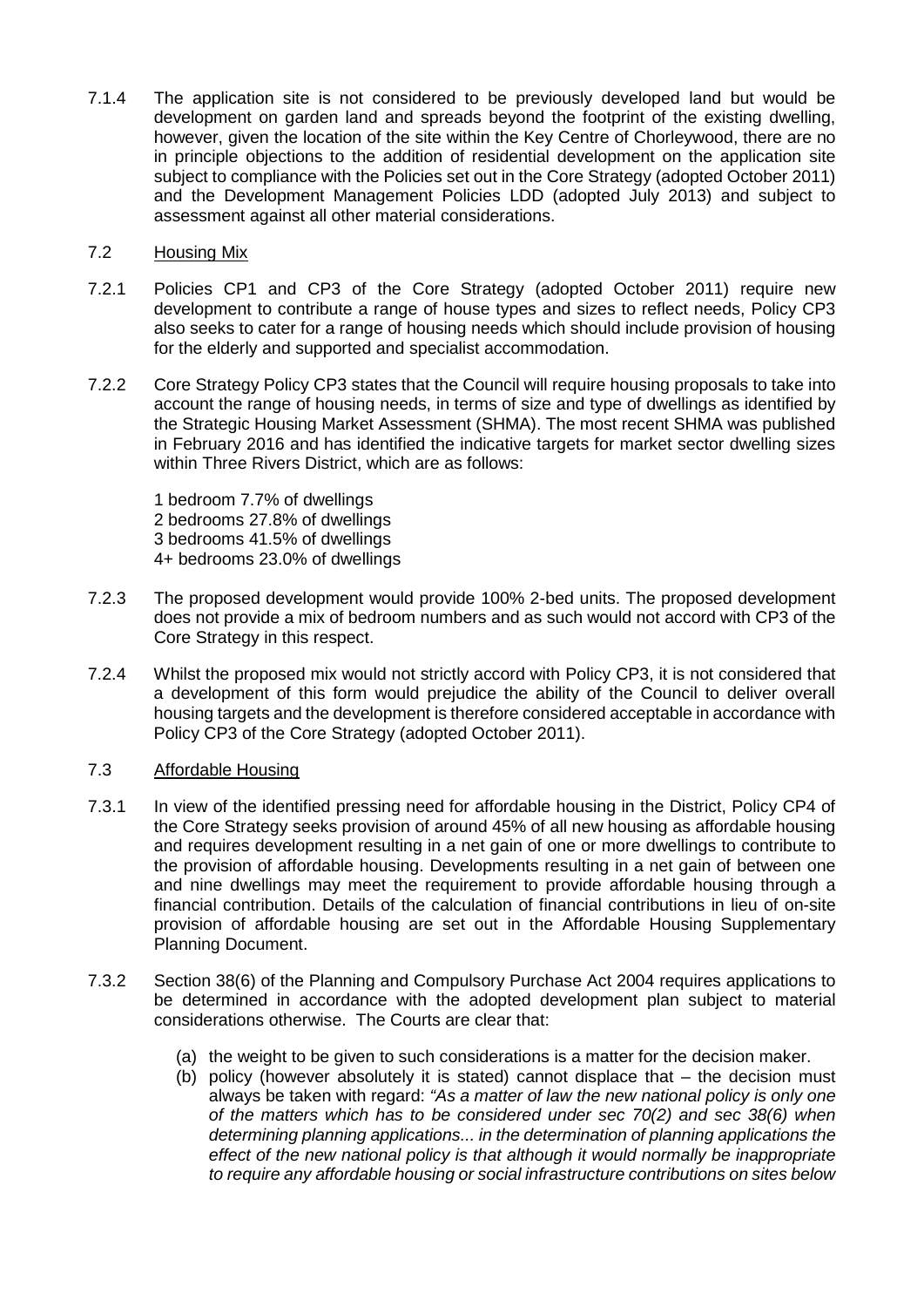*the threshold stated, local circumstances may justify lower (or no) thresholds as an exception to the national policy"* . [1](#page-10-0)

- (c) The Framework *"is no more than 'guidance' and as such a 'material consideration'" for these purposes. "It cannot, and does not purport to, displace the primacy given by the statute and policy to the statutory development plan."* [2](#page-10-1)
- 7.3.3 Officers consider that the correct approach is to:
	- (1) Consider the starting point under the development plan policies
	- (2) Give significant weight to the Framework policies
	- (3) Have regard to current evidence of local housing need as a material consideration in deciding whether Framework policy should outweigh the breach of the adopted development plan policy.
	- (4) consider whether there is evidence of viability justification for failing to provide affordable housing, which would satisfy Policy CP4.

Policies should not be applied rigidly or exclusively when material considerations may indicate that it would not be in the interests of good planning to do so.

- 7.3.4 Following the issue of a WMS in Nov 2014 which stated that financial contributions towards affordable housing should no longer be sought on sites of 10 units or less and the amendment of the PPG In May 2016 to reflect this, the Council undertook an analysis of up to date evidence of housing needs in the Council's area (The Needs Analysis). The Council considers that the local evidence of housing need in the Needs Analysis:
	- (a) confirms that housing stress has increased since the Core Strategy was adopted;
	- (b) underlines the continuing relevance and importance of Policy CP4 (and the weight to be given to such local housing need for the purposes of Section 38(6)).
- 7.3.5 The Council resolved on 1st September 2017 to treat the Needs Analysis as a consideration of significant weight when considering the relationship between Policy CP4 and the WMS and PPG for the purposes of Section 70(2) Town and Country Planning Act 1990 and Section 38(6) Planning and Compulsory Purchase Act 2004 in respect of development proposals of 10 dwellings or less.
- 7.3.6 Following the publication of the 2018 NPPF the Council undertook a further Needs Analysis in July 2018 titled: "Evidence for Re-Instating the Affordable Housing Threshold in Core Strategy Policy CP4: Affordable Housing." This document concluded that whilst the Framework is a material consideration, breaches of Policy CP4 should not, in light of ongoing evidence of housing need be treated as outweighed by the Framework. This conclusion was reached having had regard to the following relevant factors:
	- General House Price Affordability in Three Rivers
	- Affordable Housing Supply Requirements in Three Rivers
	- Affordable Housing Provision in Three Rivers
	- Extent of residential development schemes proposed which are for sites delivering net gain of less than 10 dwellings
	- The contribution towards the provision of affordable housing Policy CP4(e) has historically made in respect of small sites
	- Relevant Appeal Decisions
	- The fact that the adopted plan policy does not impose burdens where they would render schemes unviable.

<span id="page-10-0"></span><sup>&</sup>lt;sup>1</sup> Source: Court of Appeal in *West Berkshire Council v SSCLG [2016] 1 W.L.R. 3923 –* citing statements made to the<br>High Court on behalf of the Secretary of State at paragraph 26 and confirming them at paragraph 29

<span id="page-10-1"></span><sup>&</sup>lt;sup>2</sup> Source: Supreme Court in Hopkins Homes Ltd v SSCLG and Anor and Cheshire East Borough Council v SSCLG and *Anor [2017] 1 W.L.R. 1865* at paragraph 21 per Carnwarth LJ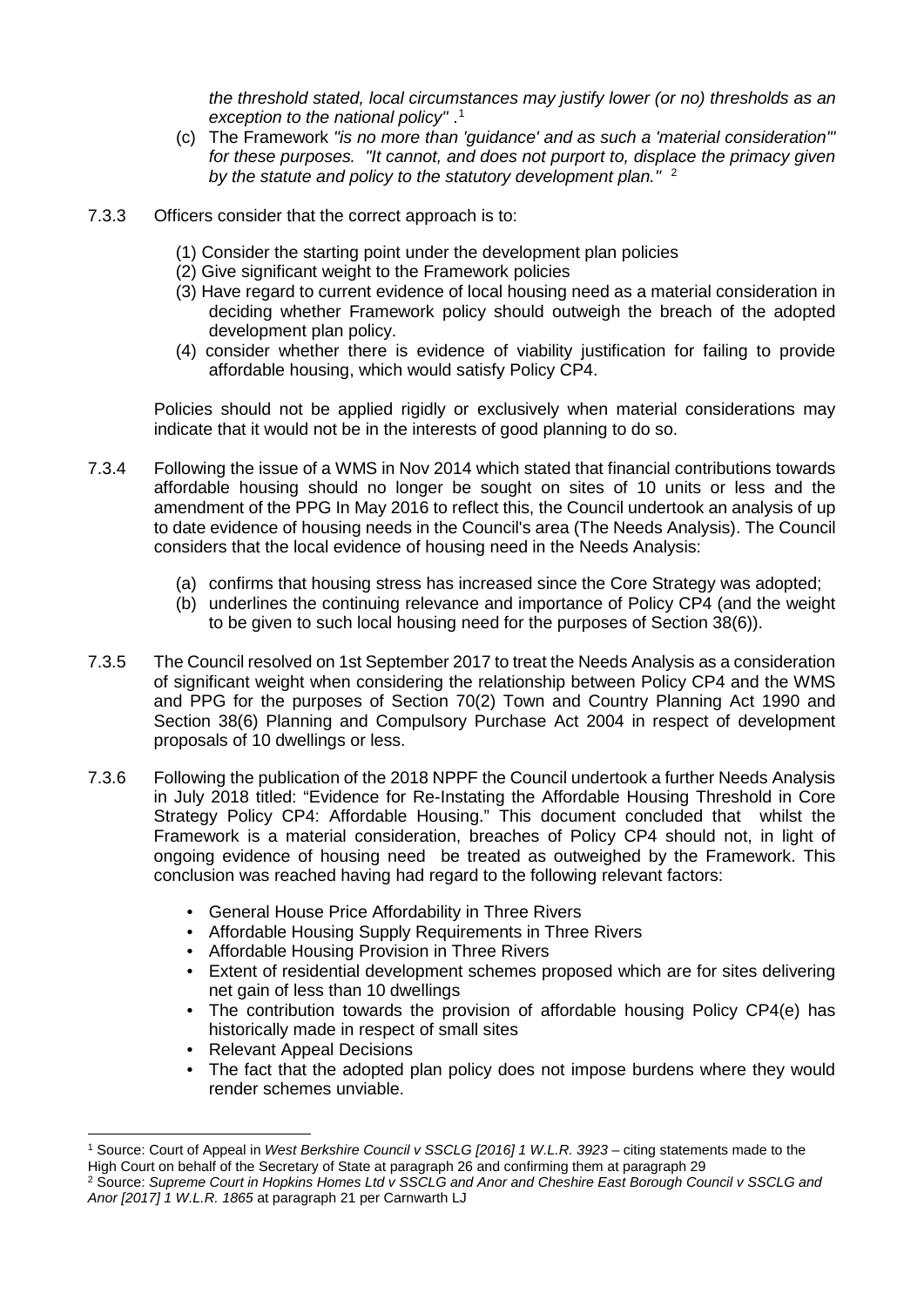# *General House Price Affordability in Three Rivers*

7.3.7 As set out in more detail in the Council's document: Evidence for Re-Instating the Affordable Housing Threshold in Core Strategy Policy CP4: Affordable Housing, data published by the Office for National Statistics (ONS) demonstrated that in 2016 Three Rivers was the seventh most expensive local authority area in England and Wales (excluding London) out of a total of three hundred and fifty local authority areas. The lowest quartile house price in Three Rivers was £325,000.00. This represents a worsening of the position since 2011. The general house price affordability position has grown worse since 2016. According ONS data for the third quarter of 2017, the lowest quartile house price in Three Rivers as of September 2017 was £355,000, making it now the sixth most expensive local authority area in England and Wales (excluding London).

# *Affordable Housing Requirements in Three Rivers*

- 7.3.8 The Council's Strategic Housing Market Assessment (2010) which assessed current and future housing markets and needs found that:
	- (1) the requirement for affordable housing in and around the Three Rivers area remained exceptionally high. This is largely as a result of very high house prices and rents, a constricted supply of suitable sites for all housing types and losses from the existing affordable stock through 'Right To Buy' sales,
	- (2) **all** future housing supply in the district to 2021 would need to be affordable to satisfy affordable housing requirements. This represented the highest requirement amongst the six authorities within the London Commuter Belt.
	- (3) The South West Hertfordshire Strategic Housing Market Assessment (January 2016) SHMA looked into newly-arising (projected future) need within the District, which was accepted as arising from newly forming households and existing households falling into this need. In South West Herts, the SHMA estimated a need totalling 2,760 new households per annum from 2013-2036. 15% of this need falls within Three Rivers, which equates to an estimated level of affordable housing need in the District from newly forming households of 419 per annum. With these figures in mind, the SHMA calculated the net affordable housing need within Three Rivers as being 617 units per annum or 14,191 units over the same 23 year period.

# *Affordable Housing Provision in Three Rivers*

7.3.9 Core Strategy CP4 requires around 45% of all new housing in the District to be affordable. As stated previously, prior to the WMS, all new developments that had a net gain of one or more dwellings would, subject to viability, be expected to contribute towards this. Since the start of the plan period from 1 April 2001 to 31st March 2017 (the latest date where the most recent completion figures are available), 3,736 gross dwellings were completed. From this, 843 were secured as affordable housing, a total of 22.6%. This percentage is significantly below the Core Strategy target of 45% which means there was a shortfall of 836 affordable housing units or 22.4% in order to fulfil the 45% affordable housing requirement up to 31 March 2017. This existing shortfall only exacerbates the already pressing need for small sites to contribute towards the provision of affordable housing and as such there is a high importance that small sites deliver to affordable housing contributions.

# *Extent of residential development schemes proposed which are for sites delivering a net gain of less than 10 dwellings*

7.3.10 Between 1st May 2016 and 12th April 2017, seventy nine planning applications for residential development involving a net gain of dwellings were determined by the Council. Of those, forty seven applications (60%) were for schemes which proposed a net gain of 1- 9 units. This demonstrates the importance of small sites to the overall delivery of housing in the district. Having a large number of small sites is an inevitable consequence of the District being contained within the Metropolitan Green Belt.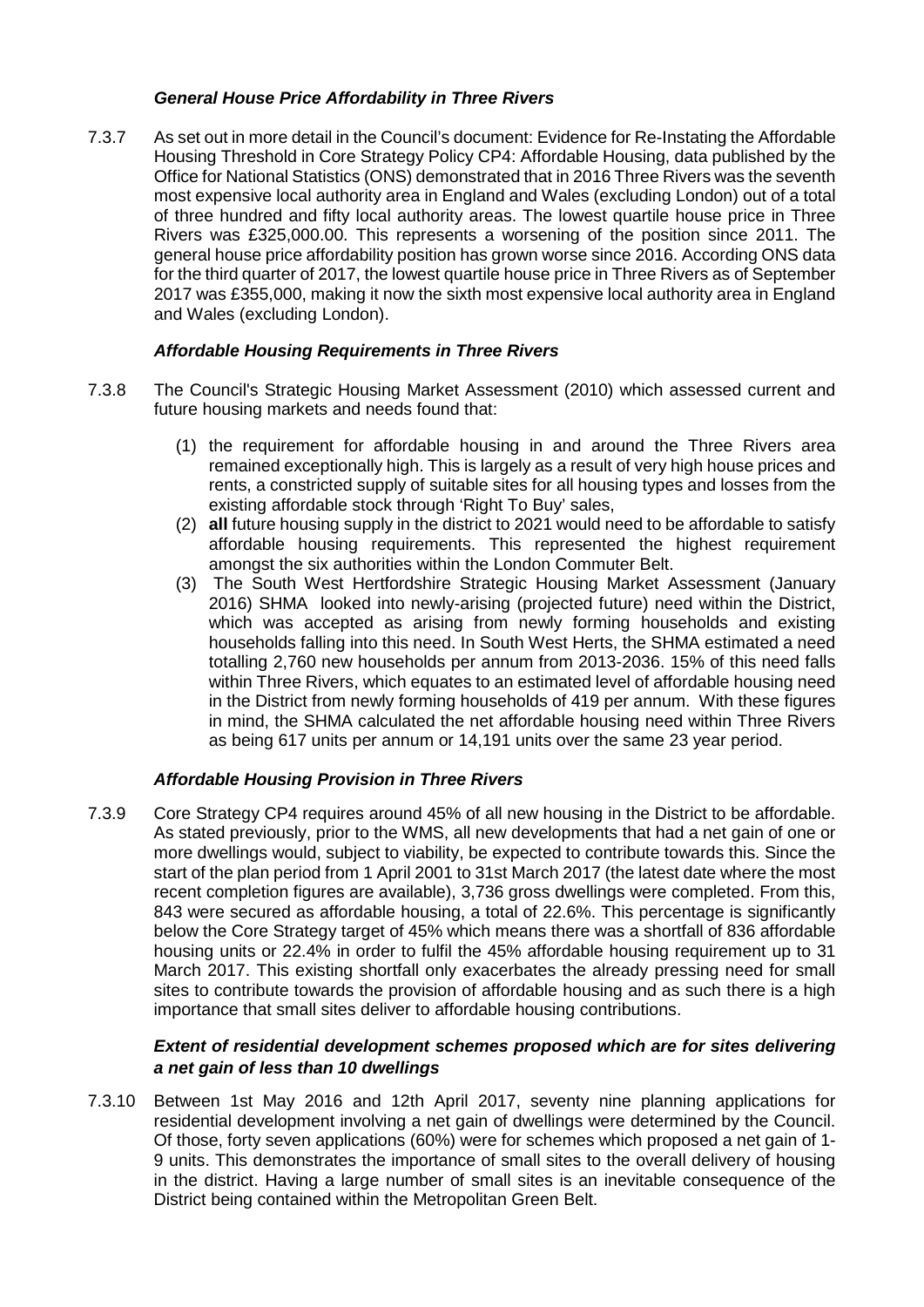7.3.11 During the latest 2016/2017 monitoring period, there were a total of 164 gross dwelling completions within the District, of which 0% were affordable. All of those completions related to planning permissions granted for 10 or less dwellings with a combined floorspace of less than 1000 sq metres. The above data emphasises the importance of small sites to the delivery of housing within Three Rivers.

## *Contributions towards the provision of affordable housing Policy CP4(e) has made in respect of small site*

7.3.12 Since the adoption of its Core Strategy in 2011, Three Rivers has received small site affordable housing contributions amounting to over £2.1million. Utilising those monies, development is currently underway which will deliver 21 units of affordable housing, with the remaining monies to be utilised as a contribution towards the delivery of a further 17 affordable dwellings. It is clear that, its policy has delivered a significant contribution towards the delivery of much needed affordable housing in the district, without disrupting supply.

# *Relevant Appeal Decisions*

7.3.13 On any view of the local housing need position, there is a serious planning issue. The Council's position is that it deserves significant weight, consistent with the decisions in similar situations where the 'exception' is a function of weight. Whilst some decisions predate the NPPF, paragraph 63 of the NPPF is fundamentally the same as the WMS and PPG. It is also noted that there have been more recent appeal decisions that post-date the NPPF which also support the Council's approach.

## *The fact that the adopted plan policy does not impose burdens where they would render schemes unviable*

- 7.3.14 Policy CP4 states "in assessing affordable housing requirements including the amount, type and tenure mix, the Council will treat each case on its merits, taking into account site circumstances and financial viability." It is clear that the operation of CP4 does not act as any form of brake on small scale development.
- 7.3.15 The proposed development would result in a requirement for a commuted sum of £500,000 towards affordable housing based on a habitable floorspace of 400sq. metres multiplied by £1250 per sq. metres which is the required amount in 'Highest Value Three Rivers' market area.
- 7.3.16 However, Policy CP4 acknowledges that applications will be considered on a case-by-case basis to allow individual site circumstances to be reflected which may take account of development viability and the National Planning Policy Framework is clear that requirements should not prejudice development viability.
- 7.3.17 The applicant submitted information with the application indicating that it would not be possible for the development to contribute to the provision of affordable housing as a result of development viability. This information has been reviewed by an independent viability assessor. The appraisal notes a benchmark land value of £1,265,000 and shows a deficit of £329,500, the Council's viability assessor therefore concluded that the scheme is not able to support an affordable housing payment and remain viable.
- 7.3.18 As a result, based on the site circumstances it is not considered that the proposed development would be viable if required to contribute to affordable housing.
- 7.4 Impact on Character and Street Scene
- 7.4.1 Policy CP1 of the Core Strategy (adopted October 2011) seeks to promote buildings of a high enduring design quality that respect local distinctiveness and Policy CP12 of the Core Strategy (adopted October 2011) relates to design and states that in seeking a high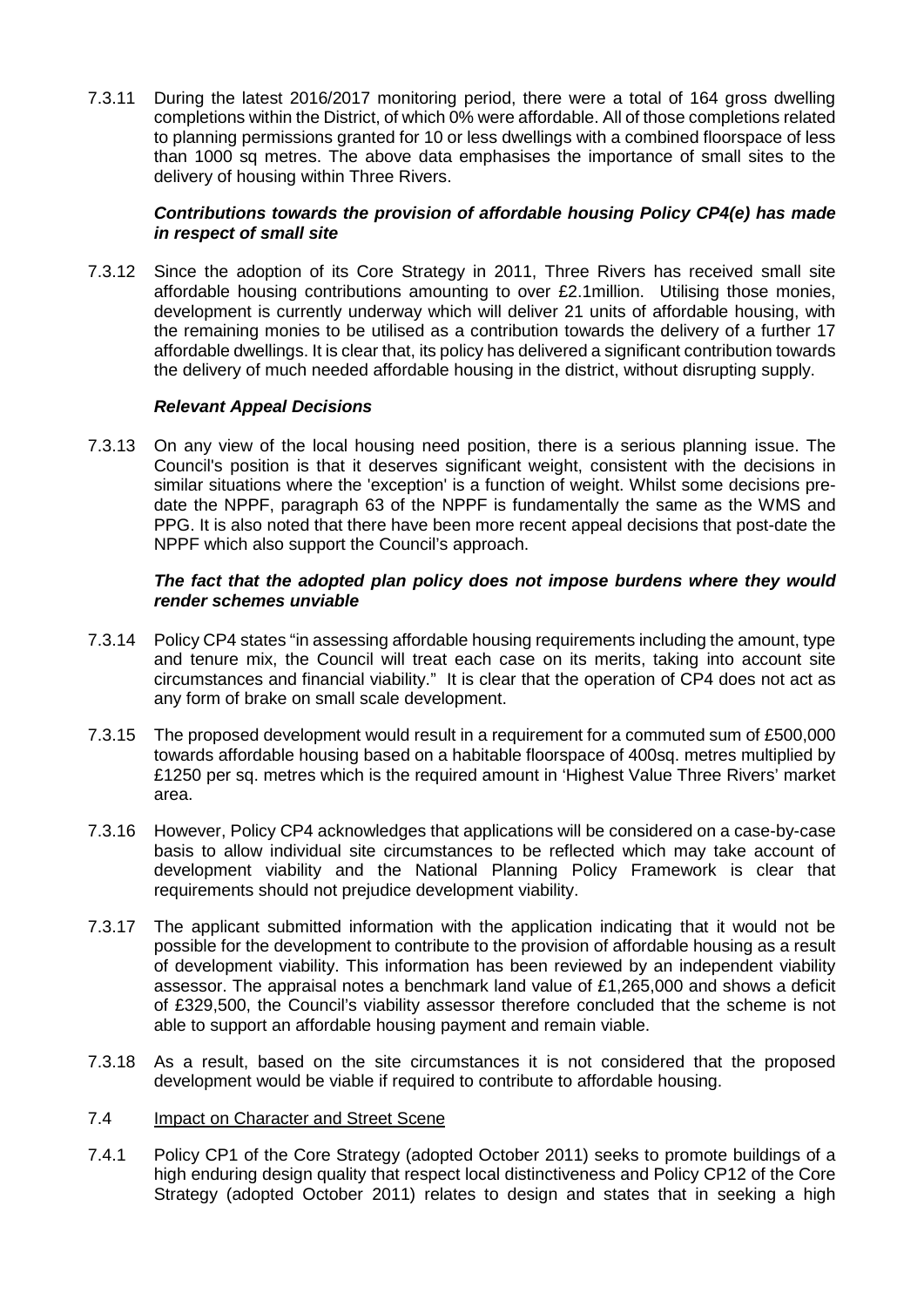standard of design the Council will expect development proposals to 'have regard to the local context and conserve or enhance the character, amenities and quality of an area'. Development should make efficient use of land but should also respect the 'distinctiveness of the surrounding area in terms of density, character, layout and spacing, amenity, scale, height, massing and use of materials'; 'have regard to the local context and conserve or enhance the character, amenities and quality of an area' and 'incorporate visually attractive frontages to adjoining streets and public spaces'.

- 7.4.2 In terms of new residential development, Policy DM1 of the DMLDD advises that the Council will protect the character and residential amenity of existing areas of housing from forms of 'backland', 'infill' or other forms of new residential development which are inappropriate for the area. Development will be only be supported where it can be demonstrated that the proposal will not result in:
	- i. Tandem development;
	- ii. Servicing by an awkward access drive which cannot easily be used by service vehicles;
	- iii. The generation of excessive levels of traffic;
	- iv. Loss of residential amenity;
	- v. Layouts unable to maintain the particular character of the area in the vicinity of the application site in terms of plot size, plot depth, building footprint, plot frontage width, frontage building line, height, gaps between buildings and streetscape features (e.g. hedges, walls, grass verges etc.)
- 7.4.3 In terms of design, Policy DM1 and Appendix 2 of the Development Management Policies LDD (adopted July 2013) set out that new residential development should not be excessively prominent in relation to the general street scene and should respect the character of the street scene, particularly with regard to the spacing of properties, roof form, positioning and style of windows and doors and materials. Crown roofs can exacerbate the depth of properties and often result in an inappropriate bulk and massing. As such, they are generally discouraged and more traditional pitched roofs are generally favoured.
- 7.4.4 The Design Criteria at Appendix 2 of the Development Management Policies LDD state that in order to prevent a terracing effect and maintain appropriate spacing between properties in character with the locality, development at first floor level should be set in a minimum of 1.2 metres from flank boundaries, although this distance must be increased in low density areas.
- 7.4.5 The prevailing character of the southern part of Lower Road, North Road and Quickley Lane is semi-detached, detached and terraced two storey dwellings set within roughly rectangular shaped plots with street facing frontages, linear front building lines and amenity space to the rear. Whilst there is some variation, generally the properties have painted white render exteriors and are roughly uniform in terms their size and scale. In the wider area, particularly to the north, the character of the area is mixed with examples of flatted developments such as St Christopher's Court and commercial premises with residential above up towards Chorleywood shopping parade.
- 7.4.6 The proposed development given its siting to the rear of several properties along Lower Road would not be tandem development (the placing of one dwelling behind another in a single plot), however, it would constitute backland development. Notwithstanding this, the application site is currently in residential use containing a single bungalow (to be demolished) and has an existing access from Lower Road. Notwithstanding this, the inclusion of the proposed development would introduce an uncharacteristic feature especially within the immediate vicinity of the application site.
- 7.4.7 The proposed site plan indicates that the new building would be set in from the boundaries shared with Wroxton and those shared with the dwellings along Lower Road to the southwest and north. It is also noted that in some cases the distances between the proposed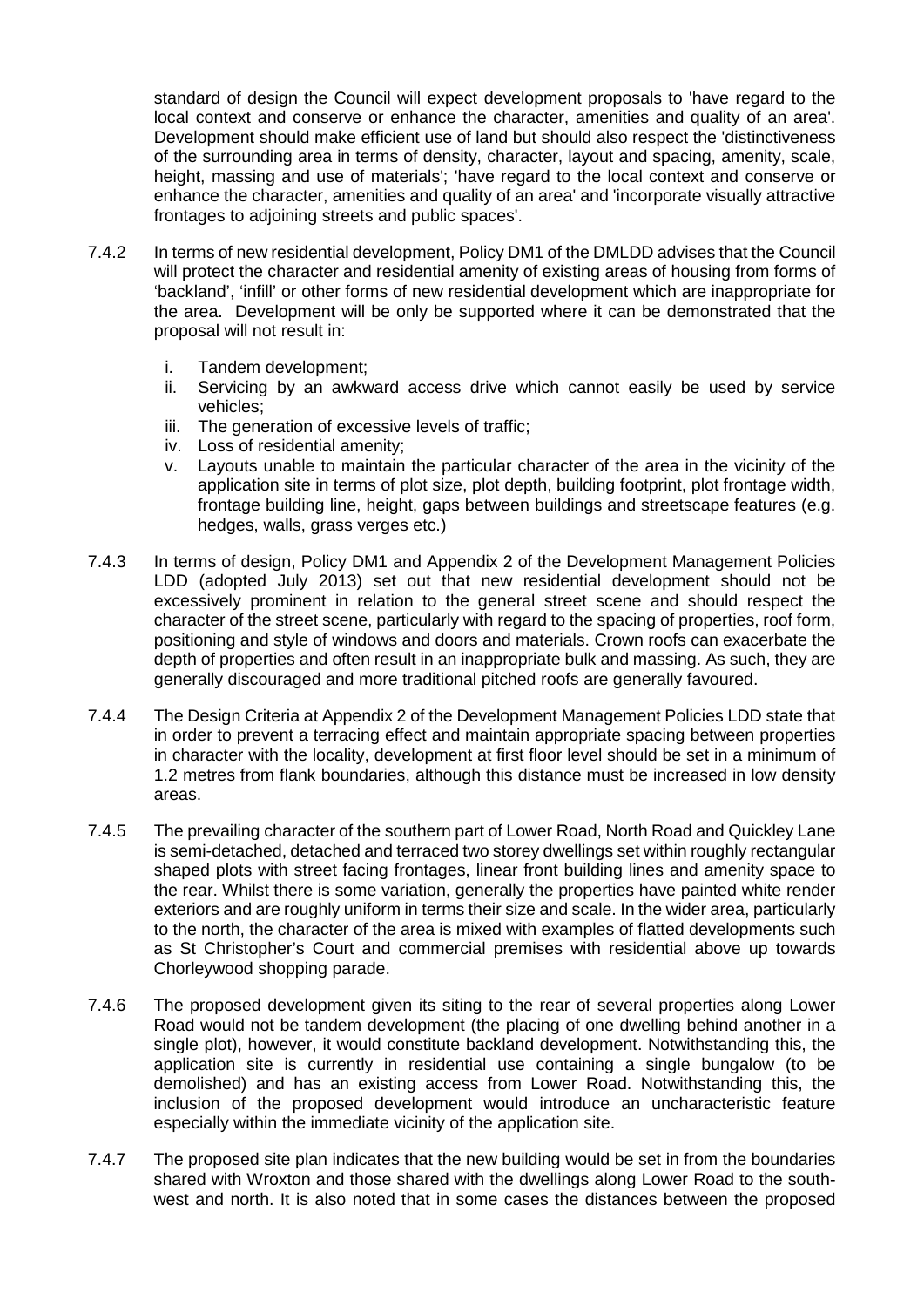building and the shared boundaries has been increased in comparison to the previously refused scheme referenced 18/2423/FUL. Notwithstanding this, the building particularly the front projection would still be built up against a new retaining wall with an embankment located along the north-east boundary.

7.4.8 The proposed new building is a reduced scheme in comparison to the previously refused application and the table below highlights the main differences between the two:

|            | Existing      | Refused 18/2423/FUL | <b>Current 19/0337/FUL</b> |
|------------|---------------|---------------------|----------------------------|
| Max Height | 6.5 metres    | 9.4 metres          | 8.6 metres                 |
| Max Width  | 16 metres     | 20.2 metres         | 16.4 metres                |
| Max Depth  | 32.5 metres   | 35 metres           | 31.5 metres                |
| Footprint  | 370sq. metres | 455sq. metres       | 350sq.metres               |

- 7.4.9 Whilst it is noted that the current development is a reduction in comparison to the previously refused scheme and would be relatively similar in depth, width and footprint as the existing bungalow on the site, the replacement building with its two storey design and crown roof form would result in an increase in height, bulk and massing of the built form within the site. The size and scale of the building is further highlighted by the need to undertake significant engineering works to regrade the land level to accommodate the building and attempt to reduce its prominence. The overall size and scale of the proposed development with the inclusion of the crown roof would exacerbate the overall bulk and massing of the building which is surrounded by more traditional two storey dwellings of moderate proportions. Furthermore, given the close proximity of the building to the north-east boundary the proposed development would continue to result in a cramped form of development especially when viewed from the front. As with the previously refused scheme the design of the proposed development includes multiple roof forms and eaves heights which are not in harmony and lead to an unbalanced appearance to the building particularly when viewed from the flanks and rear.
- 7.4.10 As such it is not considered that the current scheme has overcome the previous reason for refusal of application 18/2423/FUL on character grounds so as to justify approval of the application. It is considered that due to the siting, scale and design, the proposed development would result in overdevelopment of the site that would be significantly out of character with the built form within the vicinity of the application site. The development would therefore be contrary to Policies CP1, CP3 and CP12 of the Core Strategy (adopted October 2011) and Policies DM1 and Appendix 2 of the DMP LDD (adopted July 2013).
- 7.5 Impact on amenity of neighbours
- 7.5.1 Policy CP12 of the Core Strategy states that development proposals should protect residential amenities by taking into account the need for adequate levels and disposition of privacy, prospect, amenity and garden space.
- 7.5.2 The Design Criteria at Appendix 2 of the Development Management Policies document states that extensions should not be excessively prominent in relation to adjacent properties and not result in loss of light to the windows of neighbouring properties nor allow overlooking.
- 7.5.3 The Design Criteria at Appendix 2 of the Development Management also state that two storey development should not intrude into a 45 degree splay line drawn across the rear garden from a point on the joint boundary, level with the rear wall of the adjacent property. This principle is dependent on spacing and relative positions of the dwellings and consideration will also be given to the juxtaposition of properties, land levels and the position of windows and extensions on neighbouring properties.
- 7.5.4 The Design Guidelines at Appendix 2 also outlines that distances between buildings should be sufficient so as to prevent overlooking, particularly from upper floors. An indicative figure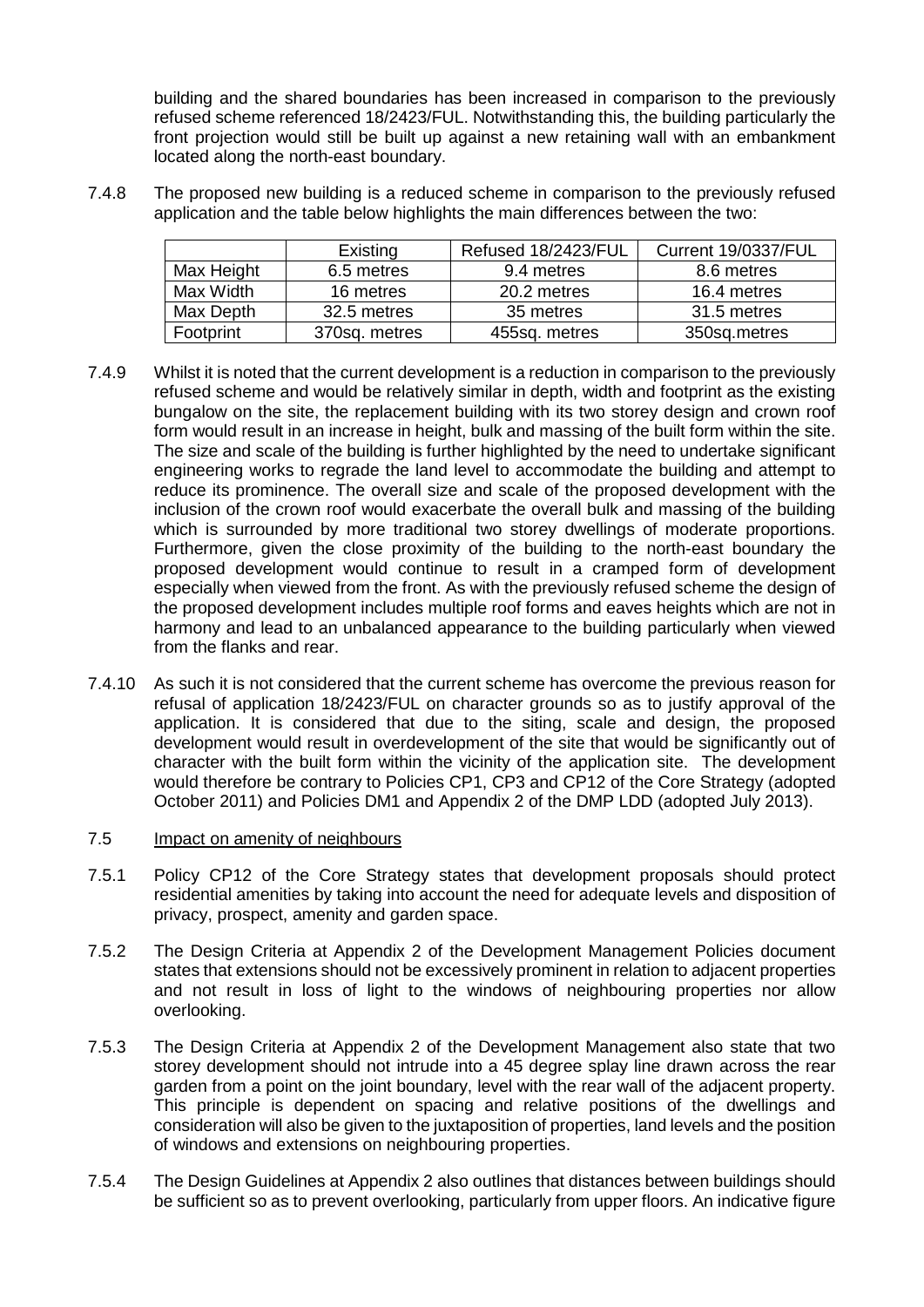of 28 metres should be achieved between the faces of single or two storey buildings backing onto each other with this distance increased with additional floors. Where garden length alone is relied upon to provide privacy a minimum length of 14 metres should be achieved.

- 7.5.5 With regards to overlooking, windows of habitable rooms at first floor level should not generally be located in flank elevations. Flank windows of other rooms should be nonopening, below 1.7 metres (from internal floor level) and obscure glazed. High level windows with a cill height of 1.7 metres or more may be acceptable where a secondary light source is necessary. Ground floor windows should be located away from flank boundaries. Where flank windows to ground floor habitable rooms have to be incorporated, the boundary must be satisfactorily screened by a fence, wall or evergreen hedge. Development should not include balconies which overlook neighbouring properties to any degree.
- 7.5.6 Given the siting of the development in relation to surrounding neighbouring properties, the proposed building would not intrude on a 45 degree splay line in relation to any neighbouring dwelling. The properties along Lower Road have uniform original front and rear building lines, although some have been extended to the rear. The submitted block plan indicates a minimum separation distance of approximately 28 metres between the proposed residential block and the properties along Lower Road. This distance is greater than previously proposed as part of application 18/2423/FUL and accords with the guidance detailed above. In addition, there are no first floor windows proposed within the flank elevation of the main part of the building and the two dormer windows located within the roofslope of the main dwelling are shown to be fitted with obscure glazing and non-opening below 1.7 metres from the internal floor level. The glazing proposed at first floor level within the flank elevations of the front and rear projections is set back a distance of 30-40 metres which exceeds the guidance figure detailed above. As such it is not considered that the proposed residential block would result in any loss of light, become significantly overbearing or cause unacceptable levels of overlooking towards these neighbours on Lower Road. The proposed development does include a terrace within the roofspace serving Unit 7 which may increase the perception of overlooking however the submitted plans indicate that 1.8 metre high obscure glass privacy screens would be proposed to the flanks preventing any overlooking towards the neighbouring properties along Lower Road.
- 7.5.7 There are no residential properties located directly north-east of the application site that would be affected by the proposed development. The glazing proposed within the front elevation of the residential block including the terrace within the roof would primarily overlook the frontage of the site and the forecourt parking. Whilst the private amenity space of 63 Lower Road is beyond the forecourt parking there is a minimum distance of 15 metres retained and this part of amenity space is not considered this neighbour's 'private zone' which is located further away. As such, it is not considered that the proposed development would result in any detrimental impact on the residential amenities of this neighbour.
- 7.5.8 With regards to the neighbour to the south (Wroxton) application 18/2423/FUL was refused on grounds that the scheme resulted in a detrimental impact on the residential amenities of this neighbour through overlooking and a loss of privacy. This neighbour does include a window at both ground and first floor level and is set off the shared boundary by 5 metres.
- 7.5.9 It is now proposed to increase the separation distance between the rear projection of the proposed building and the shared boundary with Wroxton to 6 metres, an increase of 2 metres. The proposed Section C-C drawing numbered 403 REV-P.01 indicates that the proposed residential block would be located on a lower land level than this neighbour as a result of the regrading works. The roof form of the two storey rear projection would be hipped away from this neighbour and the main part of the residential block would be set in 12 metres from the boundary. As such, it is not considered that the proposed residential block would result in any loss of light or become an overbearing form of development towards the residential amenities of this neighbour.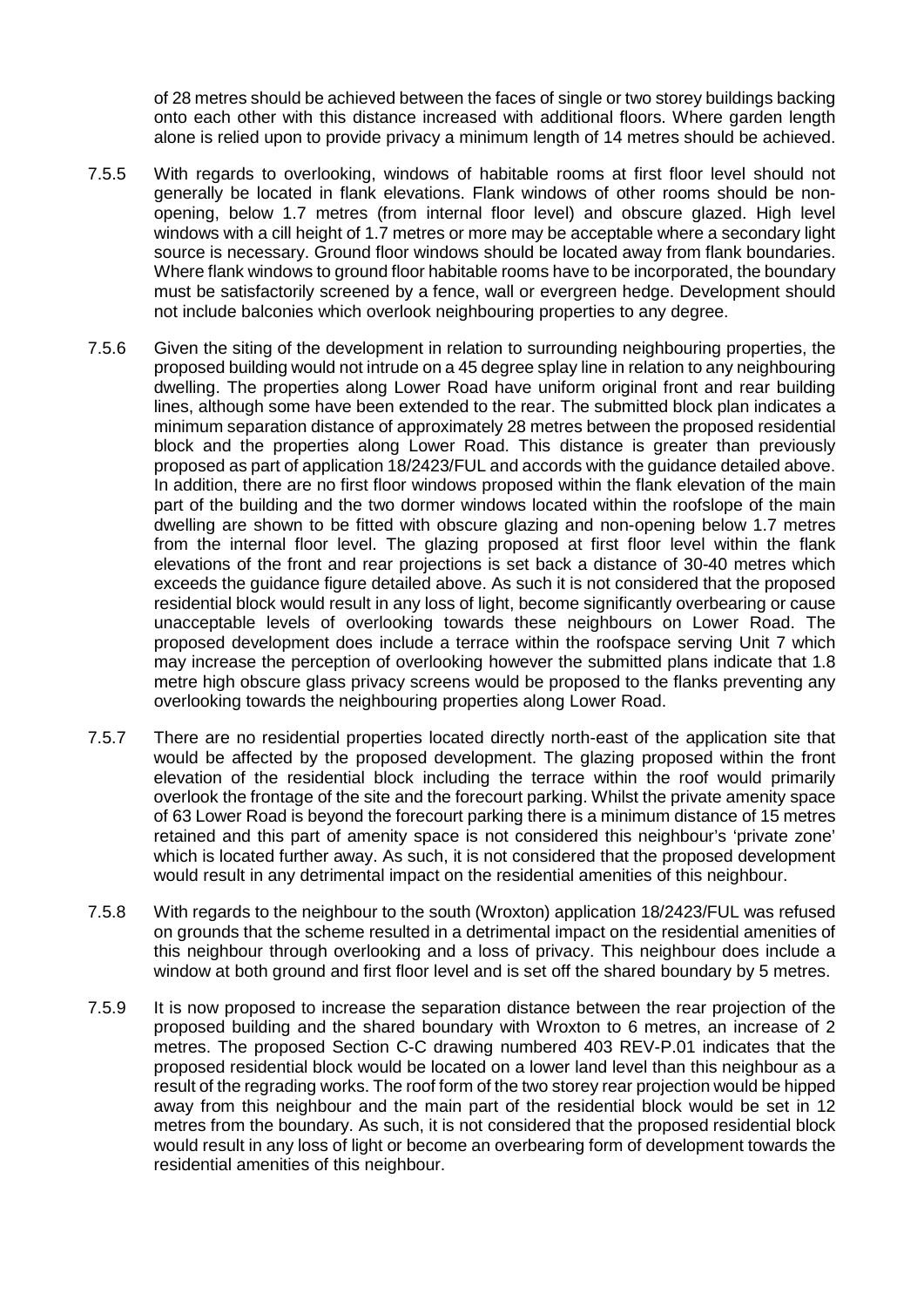- 7.5.10 There is no glazing proposed within the rear elevation of the two storey rear projection directly facing Wroxton but there is glazing at first floor level located within the flank elevation along with glazing at first floor level within the rear elevation of the main building which would face towards Wroxton. However, the building is sited on a lower land level than Wroxton and the glazing within the flank elevation is now located further away from the shared boundary and would primarily overlook the amenity space and garden of the application site. In addition, the glazing within the rear elevation of the main dwelling is set approximately 14 metres in from the boundary which is considered to be sufficient distance. Finally, whilst it cannot be solely relied upon it is there is some existing trees and hedging which provide some screening of this neighbour.
- 7.5.11 As such, it is considered that the proposed development has overcome the previous reason for refusal of application 18/2423/FUL and it is not considered that the proposed development would result in any significant adverse impact on neighbouring dwellings and the development would be acceptable in accordance with Policy CP12 of the Core Strategy (adopted October 2011) and Policy DM1 and Appendix 2 of the Development Management Policies LDD (adopted July 2013).

## 7.6 Amenity Space Provision for future occupants

- 7.6.1 Policy CP12 of the Core Strategy states that development should take into account the need for adequate levels and disposition of privacy, prospect, amenity and garden space. Amenity space standards for residential development are set out in Appendix 2 of the Development Management Policies LDD where it is stated that depending on the character of the development, the space may be provided in the form of private gardens or in part, may contribute to formal spaces/settings for groups of buildings. Communal space for flats should be well screened from highways and casual passers-by. In terms of size, onebedroom flats should be served by 21sq.m amenity space.
- 7.6.2 The proposal would result in the construction of seven 2-bed apartments. As such, the amenity space requirement would therefore be 147sq. metres.
- 7.6.3 The Landscape Master Plan details that a communal area of laid to lawn measuring 225sq. metres would be provided however part of the communal area is located adjacent to the forecourt parking and is therefore not considered useable. Notwithstanding this, it is considered that sufficient amenity space would be provided to adequately serve the occupants of the apartments.

### 7.7 Wildlife and Biodiversity

- 7.7.1 Section 40 of the Natural Environment and Rural Communities Act 2006 requires Local Planning Authorities to have regard to the purpose of conserving biodiversity. This is further emphasised by regulation 3(4) of the Habitat Regulations 1994 which state that Councils must have regard to the strict protection for certain species required by the EC Habitats Directive.
- 7.7.2 The protection of biodiversity and protected species is a material planning consideration in the assessment of applications in accordance with Policy CP9 of the Core Strategy (adopted October 2011) and Policy DM6 of the DMLDD. National Planning Policy requires Local Authorities to ensure that a protected species survey is undertaken for applications that may be affected prior to determination of a planning application.
- 7.7.3 The application is supported by an Ecological Assessment and Preliminary Bat Roost Assessment prepared by Tyler Grange dated March 2019 and a Local Biodiversity Checklist. Both Herts Ecology and Herts & Middlesex Wildlife Trust were consulted on the application. Herts Ecology provided a response and raised no objections to the proposed development subject to conditions requiring further follow-up surveys. As such, subject to conditions, the proposed development would be acceptable in accordance with Policy CP9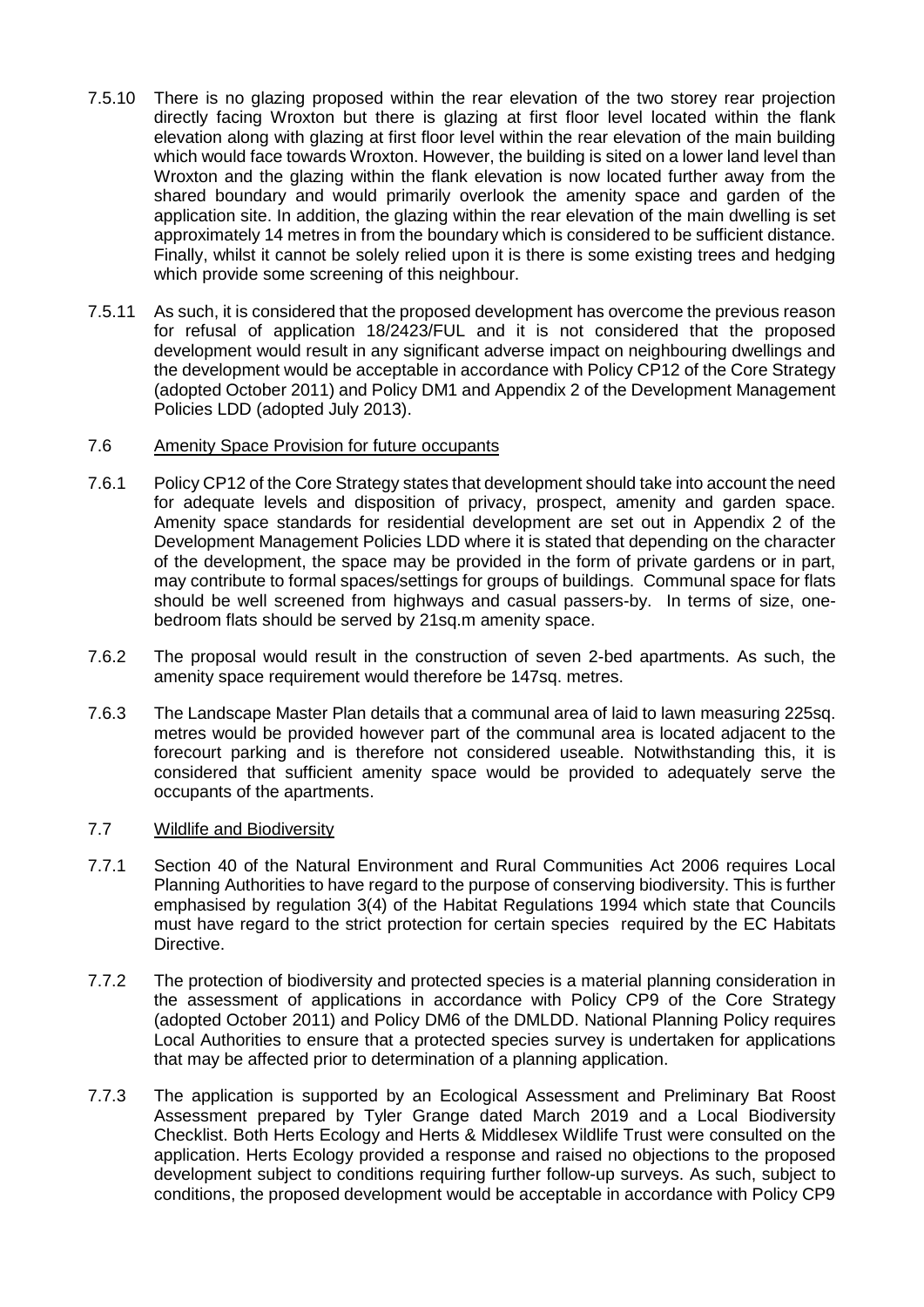of the Core Strategy (adopted October 2011) and Policy DM6 of the Development Management Policies LDD (adopted July 2013).

### 7.8 Trees and Landscaping

- 7.8.1 Policy DM6 of the Development Management Policies LDD sets out that development proposals should seek to retain trees and other landscape and nature conservation features, and that proposals should demonstrate that trees will be safeguarded and managed during and after development in accordance with the relevant British Standards.
- 7.8.2 The application site contains some trees however none of which are protected by a Tree Preservation Order. The site is located beside an embankment owned by Transport for London and is covered by a blanket Tree Preservation Order TPO054. An Arboricultural Method Statement prepared by GHA Trees dated November 2018 has been submitted with the application. The Landscape Officer was consulted on the submitted details and they raised no objections to the trees highlighted for removal and the level of protection proposed. They therefore raised no objection.
- 7.8.3 As such, subject to conditions, the proposal would be acceptable in accordance with Policies CP1 and CP12 of the Core Strategy (adopted October 2011) and Policy DM6 of the Development Management Policies LDD (adopted July 2013).

## 7.9 Highways and Access

- 7.9.1 Core Strategy Policy CP10 requires development to make adequate provision for all users, including car parking. Appendix 5 of the Development Management Policies document sets out parking standards for developments within the District.
- 7.9.2 As existing the application site benefits from an access located within the north-western corner of the site. The proposals include upgrading and realigning the access. The Highways Officer was consulted on the application and considered that the proposal would not have an unreasonable or significant impact on the safety and operation of the surrounding highway. The applicant will need to enter into a Section 278 Agreement with HCC to cover the technical approval of the design, construction and implementation of the highway works at the access to the site.

# 7.10 Parking

- 7.10.1 Policy DM13 of the DMP LDD requires development to make provision for parking in accordance with the parking standards set out at Appendix 5 of the same document. Appendix 5 sets the parking requirement for dwellings and states that 2-bed dwellings should benefit from two off-street parking spaces (1 assigned).
- 7.10.2 The proposal would result in the construction of seven 2-bed apartments and would therefore require 14 spaces (7 assigned spaces).
- 7.10.3 Planning application 18/2423/FUL resulted in a shortfall of 6.25 spaces and was subsequently refused in this regard.
- 7.10.4 In comparison, the proposed development would continue to provide 12 parking spaces however the resultant shortfall would be reduced to 2 spaces. Whilst it is noted that there would be a shortfall of 2 spaces within the site, the proposed spaces would exceed the number of assigned spaces required to serve the development and would be of appropriate size with sufficient space for manoeuvrability. In addition, the application site is located in a sustainable location, within walking distance to local shops and services and transport links. It is also noted that the Highway Authority have noted that it is unlikely that the effects from parking would be significant. As such, the proposed parking is on balance considered acceptable and it is not considered that the shortfall of two parking spaces would result in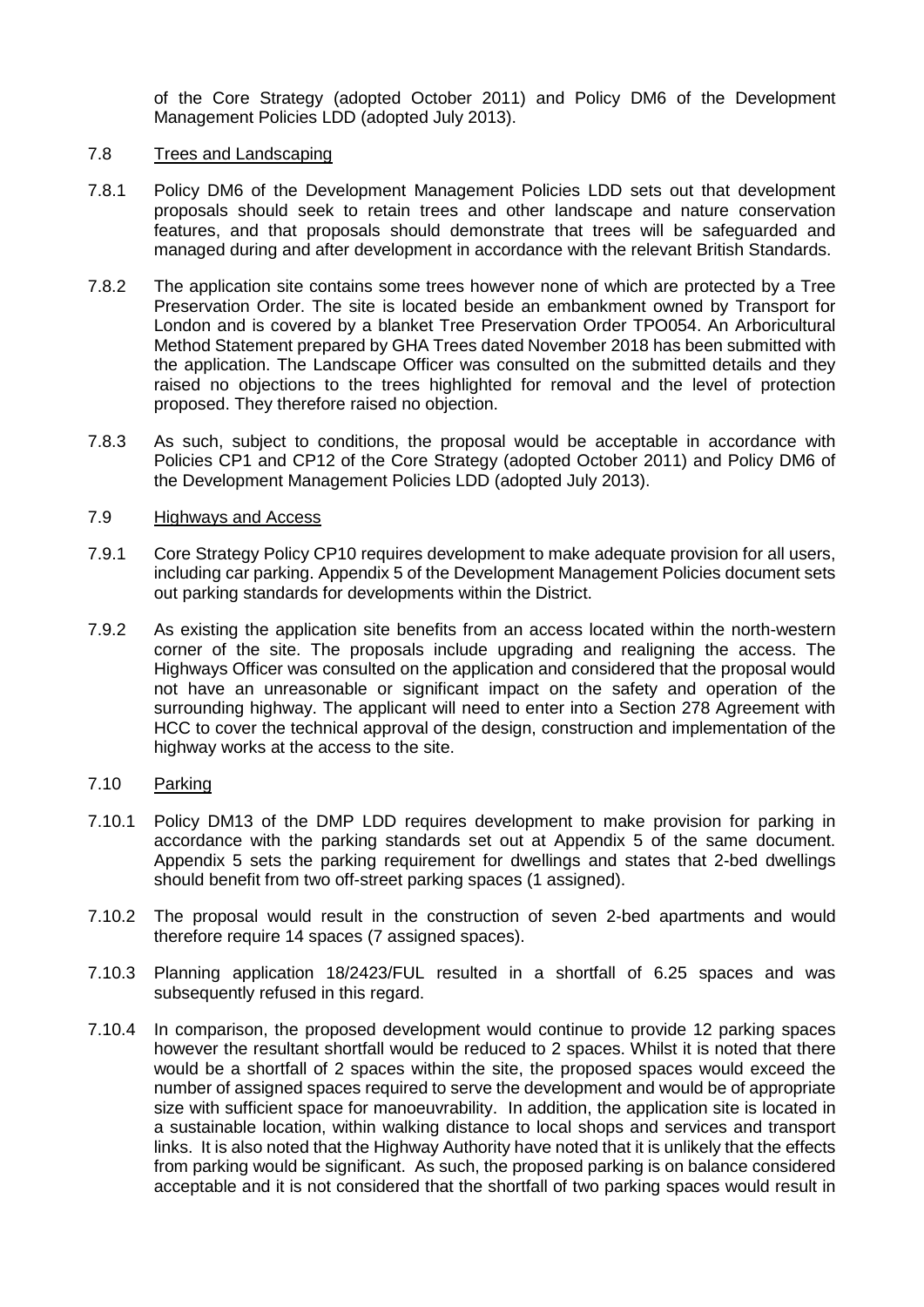demonstrable harm to justify the refusal of planning permission in this regard. The previous reason for refusal has therefore been overcome.

## 7.11 Sustainability

- 7.11.1 Paragraph 93 of the NPPF states that "Planning plays a key role in helping to shape places to secure radical reductions in greenhouse gas emissions, minimising vulnerability and providing resilience to the impacts of climate change, and supporting the delivery of renewable and low carbon energy and associated infrastructure".
- 7.11.2 Policy CP1 of the Core Strategy requires the submission of an Energy and Sustainability Statement demonstrating the extent to which sustainability principles have been incorporated into the location, design, construction and future use of proposals and the expected carbon emissions.
- 7.11.3 Policy DM4 of the DMLDD requires applicants to demonstrate that development will produce 5% less carbon dioxide emissions than Building Regulations Part L (2013) requirements having regard to feasibility and viability. This may be achieved through a combination of energy efficiency measures, incorporation of on-site low carbon and renewable technologies, connection to a local, decentralised, renewable or low carbon energy supply. The policy states that from 2016, applicants will be required to demonstrate that new residential development will be zero carbon. However, the Government has announced that it is not pursuing zero carbon and the standard remains that development should produce 5% less carbon dioxide emissions than Building Regulations Part L (2013) requirements having regard to feasibility and viability.
- 7.11.4 The application is supported by an Energy Statement prepared by C80 Solutions dated February 2019 which states that the development would achieve a 25% reduction in CO2 emissions overall compared to Part L 2013. The proposed development would include Photovoltaics however no further details have been provided. A condition will be attached to any consent requiring further details of the location of the solar panels.

### 7.12 Flood Risk and Drainage

- 7.12.1 Concerns have been received with regards to the potential impact of the proposed development on local flooding.
- 7.12.2 The proposed development would require significant regrading works to level the site to accommodate the proposed residential block. The application site is not located within an area of flood risk and a Flood Risk Assessment would not generally be required for development of the scale proposed.
- 7.12.3 It is not considered that the development would have an adverse impact on areas at risk of flooding or would be subject to unacceptable risk of flooding and would be acceptable in accordance with Core Strategy Policy CP1 and Policy DM8 of the Development Management Policies document, however an informative would highlight the need to ensure that development does not result in flooding.

# 7.13 Refuse and Recycling

7.13.1 Core Strategy Policy CP1 states that development should provide opportunities for recycling wherever possible. Policy DM10 of the Development Management Policies document sets out that adequate provision for the storage and recycling of waste should be incorporated into proposals and that new development will only be supported where the siting or design of waste/recycling areas would not result in any adverse impact to residential or workplace amenities, where waste/recycling areas can be easily accessed (and moved) by occupiers and waste operatives and where there would be no obstruction to pedestrian, cyclist or driver sight lines.